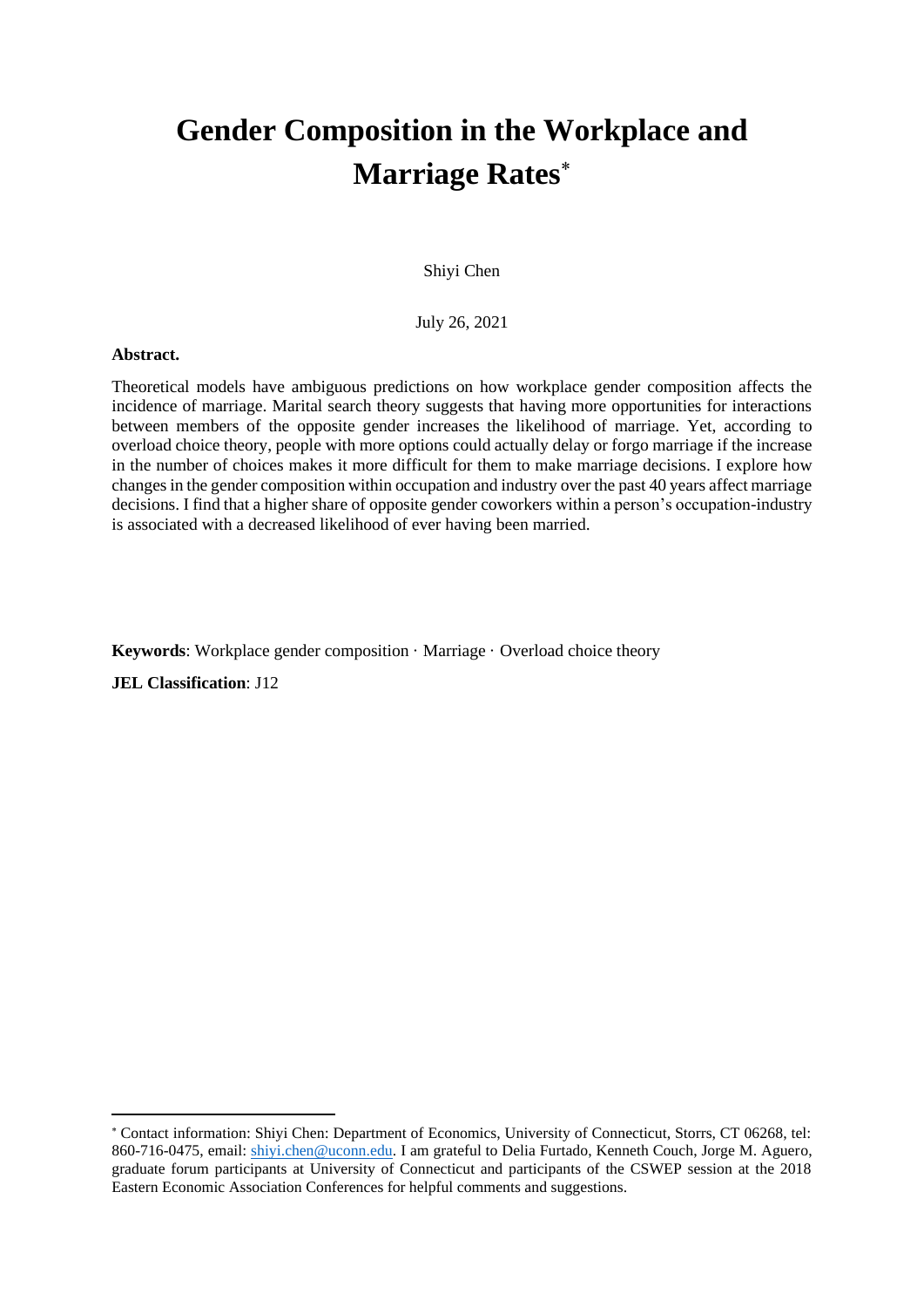## **1 Introduction**

The workplace is one of the most common places for people to meet a potential marital partner. In the United States, nearly 22% of married people met their spouses at work (Rosenfeld and Thomas 2012). As female labor force participation rates have increased (Goldin et al. 2006), and women have increasingly pursued careers in traditionally male occupations (Fry and Stepler 2017), the opportunities for workplace interactions between women and men have been increasing. This paper examines how marriage decisions are influenced by the gender makeup of the workplace.

From a theoretical perspective, it is unclear how an increase in the share of workers of the opposite gender in the workplace will impact the likelihood of heterosexual marriage.<sup>1</sup> Marital search theory predicts that more opportunities to interact with members of the opposite sex yield an increased likelihood of marriage (Becker 1981; Oppenheimer 1997; Burdett and Cole 1999; Shimer and Smith 2000; Smith 2006). However, overload choice theory (e.g., Iyengar and Lepper 2000; Schwartz 2004) suggests that more options could actually produce the opposite outcome as people may choose to defer or delay marriage, believing they can find a better match in the future.

Empirically, a substantial number of studies has considered how marriage rates are affected by an unequal gender composition using variation either across geography or across different demographic groups, where geographical changes can be at the nation level (Cox 1940; South and Lloyd 1992) or local level (Fossett and Kiecolt 1990, 1993), and where differences across demographic groups are across immigrant groups (Angrist 2002; Lafortune 2013) or college majors (Pestel 2017).<sup>2</sup>

<sup>&</sup>lt;sup>1</sup> While same-sex marriages are legal in the U.S. in all fifty states, only 0.4% of all marriages in 2016 are samesex marriages (Brown 2017).

<sup>&</sup>lt;sup>2</sup> Despite different settings, all of these studies conclude that gender composition impacts marriage decisions, albeit in different ways. Cox (1940) and South and Lloyd (1992) find that a higher share of men increases marriage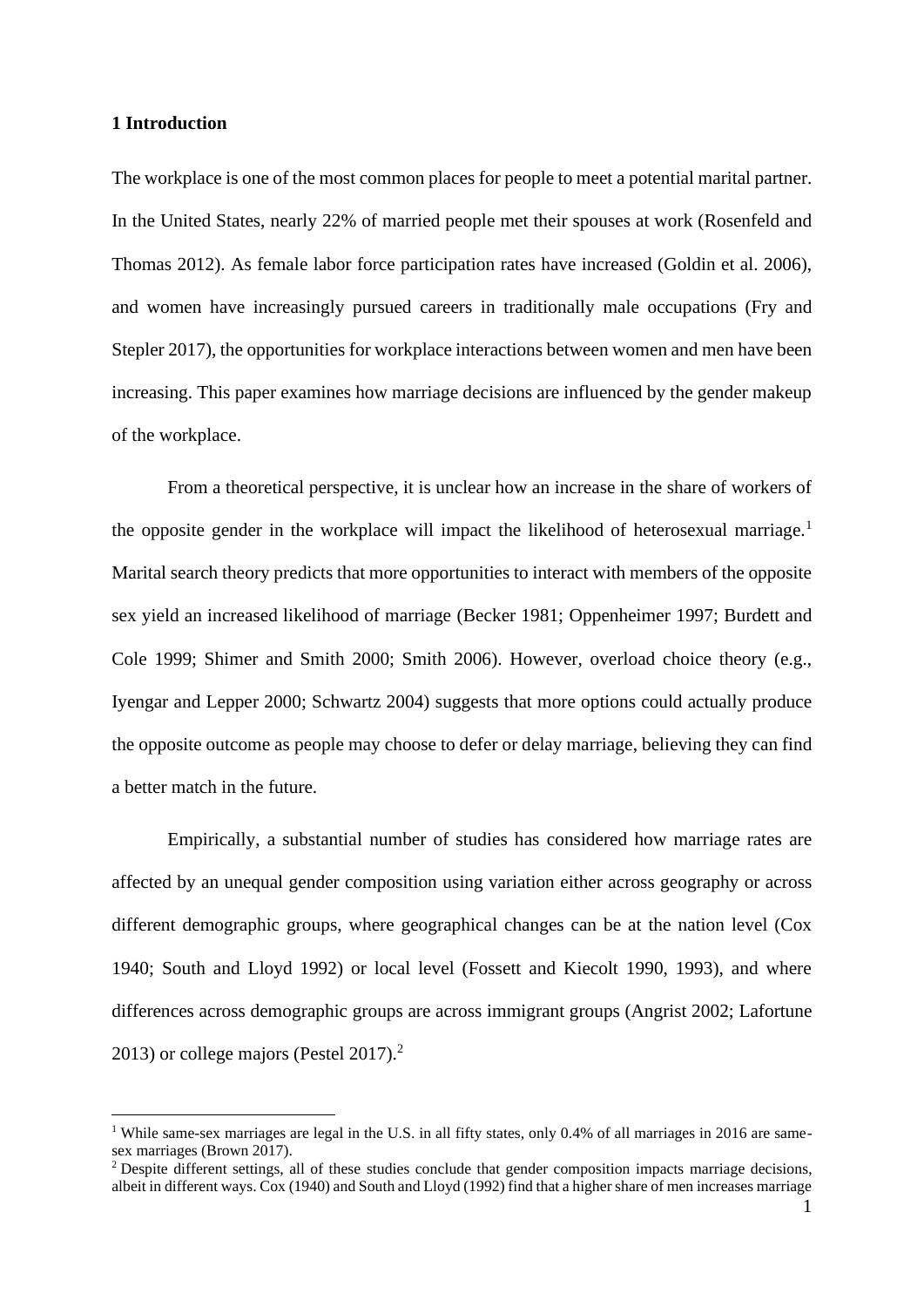To my knowledge, only one other paper examines the effect of imbalanced sex ratios in the workplace on the likelihood of partnership. Using data from Denmark, Svarer (2007) concludes that workplace gender composition does not affect the overall rates of partnership formation.<sup>3</sup> However, he also finds that among those married, the larger the share of coworkers of the opposite gender, the higher the likelihood that they are partnered with a coworker suggesting that people do search for partners in the workplace. Both of these results may be difficult to interpret causally because people may choose where to work based on their marriage intentions, or alternatively, based on third factors that happen to be correlated with marriage intentions. For example, women who work in male-dominated firms might have more career ambition or economic independence, while those who want to build families may choose jobs with more flexibility and family-friendly policies.

In a related paper, McKinnish (2007) examines how opportunities to encounter potential new spouses at work affects the likelihood of divorce among already married workers. She addresses the endogeneity concerns discussed above by focusing, not on sex ratios within a particular workplace, but instead on sex ratios within occupation-industry cells. While her measure does not accurately quantify the number of potential spouses in particular establishments, it suffers less from reverse causality and omitted variable bias to the extent that it is easier to change workplaces, in response to marriage-related preferences than it is to change occupation and industry. In order to estimate causal impact, she estimates models with industry fixed effects and occupation fixed effects thereby exploiting variation in sex ratios (in occupation-industry cells) among people working in the same occupation but across different

rates for women, while little to no effect for men. Fossett and Kiecolt (1990) find that a higher percentage of black men increases marriage rates for black women in the community in non-metropolitan Louisiana, while a larger share of black women decreases marriage rates for black men in the community. On the other hand, Angrist (2002) notes that higher proportion of men in a country of origin group increases marriage rates for both men and women. In a recent study, Pestel (2017) documents that a higher ratio of own-gender in a person's field of study is associated with a higher probability of being married for men but a lower probability for women after graduation. <sup>3</sup> Svarer (2007) uses partnership to refer to both marriage and cohabitating couples.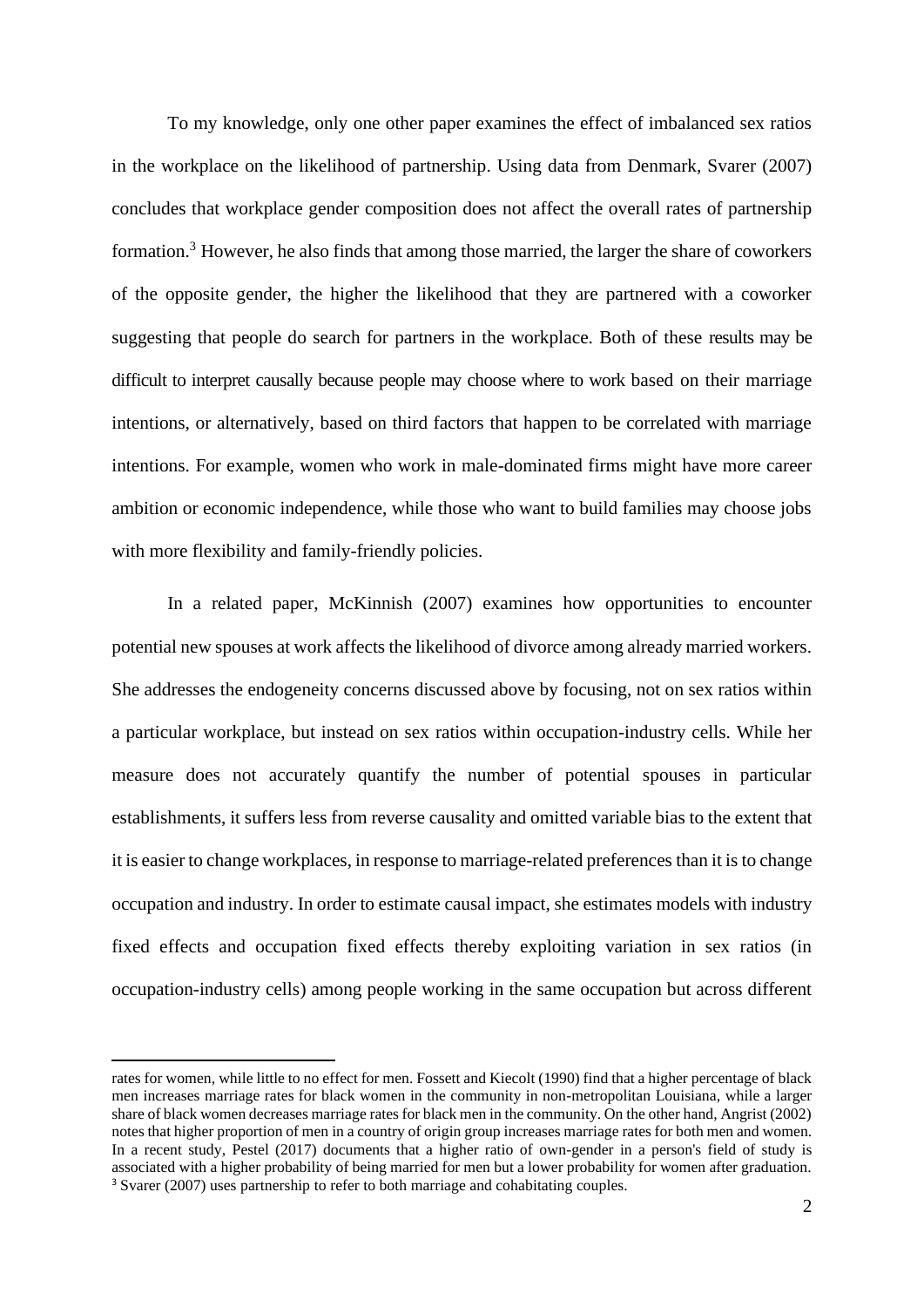industries. While concerns about endogeneity bias are mitigated in McKinnish's identification strategy relative to simply focusing on sex-ratios within the same establishment, there are still reasons to be concerned if, for example, among workers in the same occupation, preferences regarding industry of employment are systematically correlated with preferences related to divorce. For instance, if females working as engineers in the finance industry (an industry with relatively few females) have stronger divorce preferences than female engineers working in the fashion industry (an industry with more females), for reasons unrelated to workplace composition, then the estimates using McKinnish's identification strategy will be biased.

This study makes several contributions to McKinnish's analysis. First, like Svarer (2007), I consider union formation, specifically, marriage – instead of divorce. Second, and perhaps more importantly, instead of exploiting variation across industries within the same occupation in gender composition in a given year, I exploit variation in gender composition within occupation-industry cells over time. This setting enables me to identify whether an increase in the share of female employees in an occupation-industry cell affects the likelihood of marriage. In other words, it compares marriage probabilities for a male engineer working in the finance industry in 1980 to another male engineer who working in the same industry in the 2000, given the change in the number of female engineers employed in finance over that period. This identification strategy allows marriage-related preferences to influence one's occupation and industry choices, but exploits variation over time in gender composition of occupationindustry cells.

This paper uses data from the 5 percent public use samples of the 1980, 1990, and 2000 U.S Censuses, along with the 2006-2010 5-year American Community Survey (ACS) to determine the percentage female in each occupation-industry cell studied. The variation in this percentage over time within each occupation-industry is then used to examine the impact of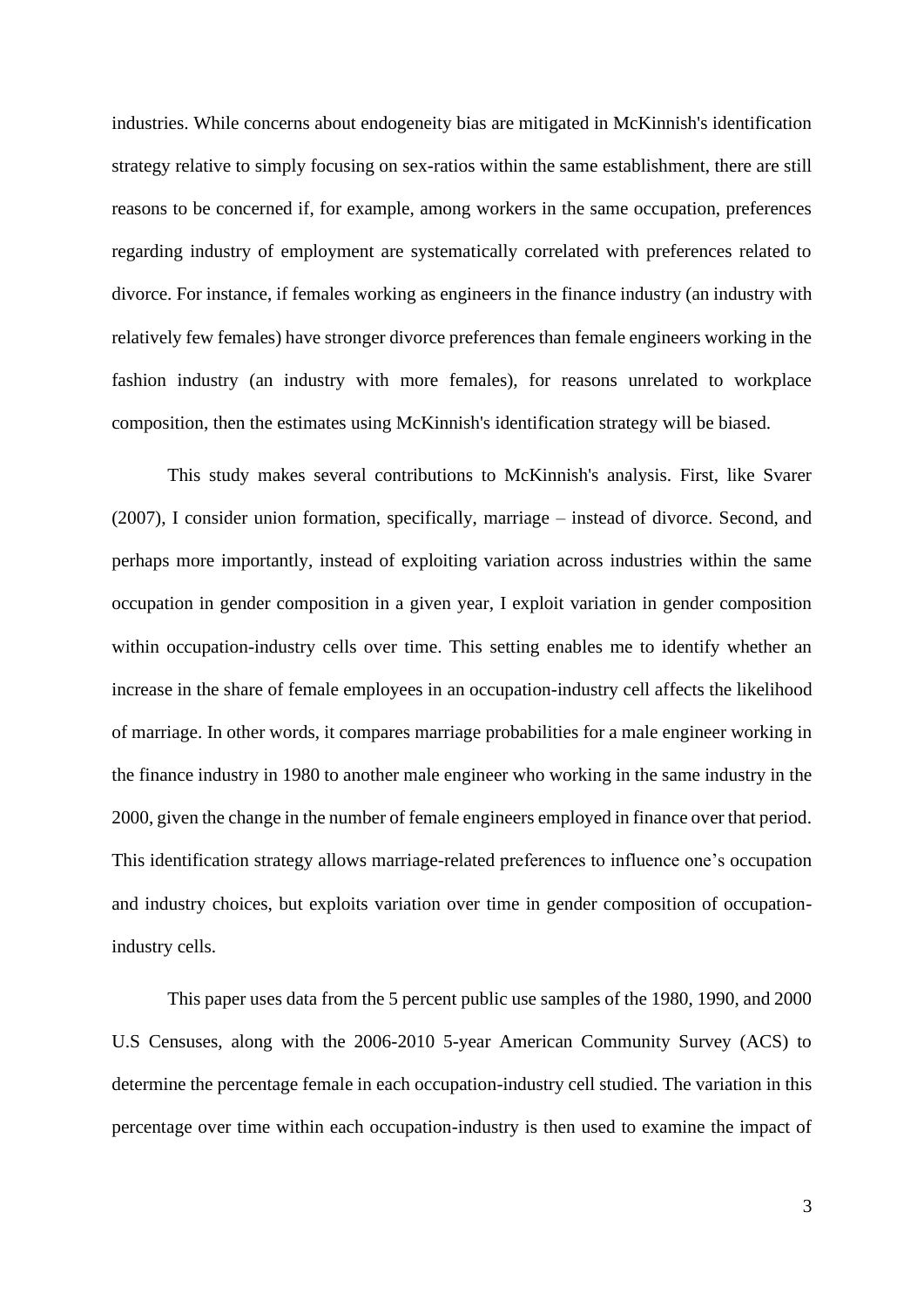changing gender composition on the probability of ever having been married for males and females separately.

The main finding of this paper is that the gender composition in the workplace influences individuals' marital choices. The evidence suggests that an increase of one percentage point in the share of own-gender coworkers in a person's occupation-industry increases the probability of being married by 0.09 percentage points for women. For men, an increase of one percentage point in the share of female colleagues in the occupation-industry decreases the likelihood of marriage by 0.05 percentage points. These findings align with overload choice theory, suggesting that people who are exposed to more people of the opposite gender on the job may defer or forgo marriage perhaps believing that better options may present themselves in the future.

 The remainder of this paper is structured as follows. Section 2 reviews previous literature. Section 3 describes the data. Section 4 presents the identification strategy, and section 5 describes the baseline results and robustness checks. Sections 6 discusses additional checks. A conclusion and some further discussions are presented in section 7.

#### **2 Theoretical Relationship between Workplace Gender Composition and Marriage**

In Becker's marriage model (1981), people choose to marry if others can provide something they want or need (e.g. income, housework, reproduction, etc.). He argues that a change in the gender composition of a marriage market (as defined by age, geography, social status, etc.) affects marriage rates. For instance, when men start outnumbering women in a marriage market, the demand for wives increases and this increases the odds that marriage-minded women will find a partner. Oppenheimer (1988) utilizes the ideas of job-search theory to analyze the "marriage matching process," contending that a rational individual who searches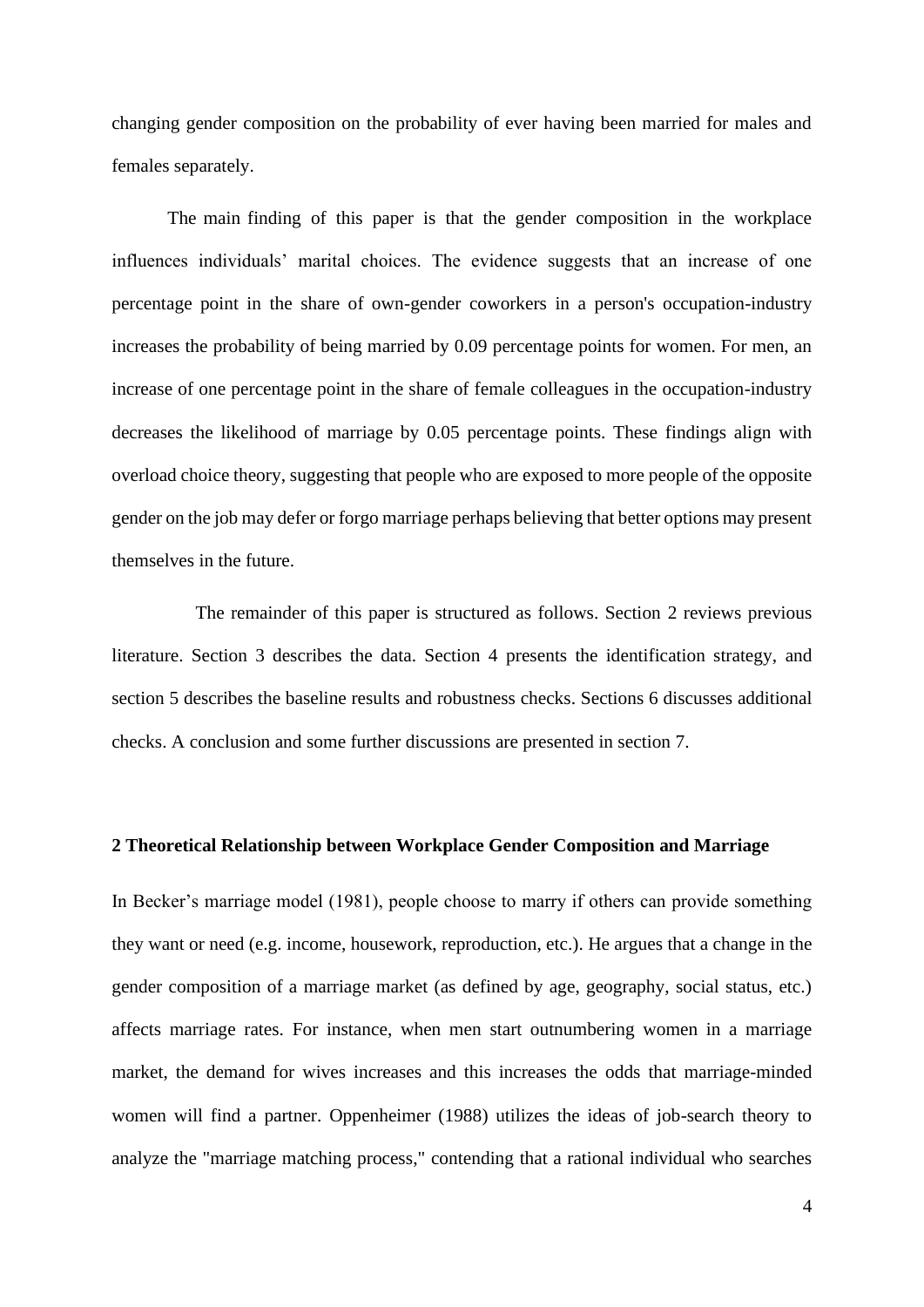for a spouse accepts a given proposal if the expected value of entering the marriage is greater than that of remaining single. In her framework, if women/men are scarce in a marriage market, it is more likely they will find a potential spouse with a quality at or above their reservation level relatively quickly as more options are available during the mate-selection process. The fundamental idea of Oppenheimer's marital searching theory is that there are large amounts of available proposals for a given marriage seeker, but only on of the given proposals presents a "perfect" match.

Marriage market participants may search for spouses on the job for several reasons. First, on-the-job search implies that an individual will not need to pay out of pocket costs of dating (either for the dates themselves or preparing for the dates by purchasing a new outfit). Second, the time costs of going on dates in order to get to know potential spouses is lower when dating a coworker. Third, because people are exposed to coworkers on the job, they may find an attractive potential partner even without actively searching for a spouse.

If it is true that many marriage market participants either actively or implicitly search for potential spouses at work, then Oppenheimer's (1988) theory suggests that the more exposure participants have to opposite-sex coworkers, the easier it will be to find a potential spouse. In a related paper, Mansour and McKinnish (2014) study whether preferences or lower search costs explain why there are so many same occupation couples. They find that lower search costs within occupation is the primary reason individuals marry within their occupations so often. Furthermore, Angrist (2002) argues that when men outnumber women in a marriage market, women are able to attract higher quality men given their enhanced female bargaining power in the marriage market.

While marital search theory suggests that more opportunities to interact with members of the opposite gender increase the odds of marrying, recent literature on overload choice theory argues that as choices increase, people may have difficulty managing them (e.g. Iyengar

5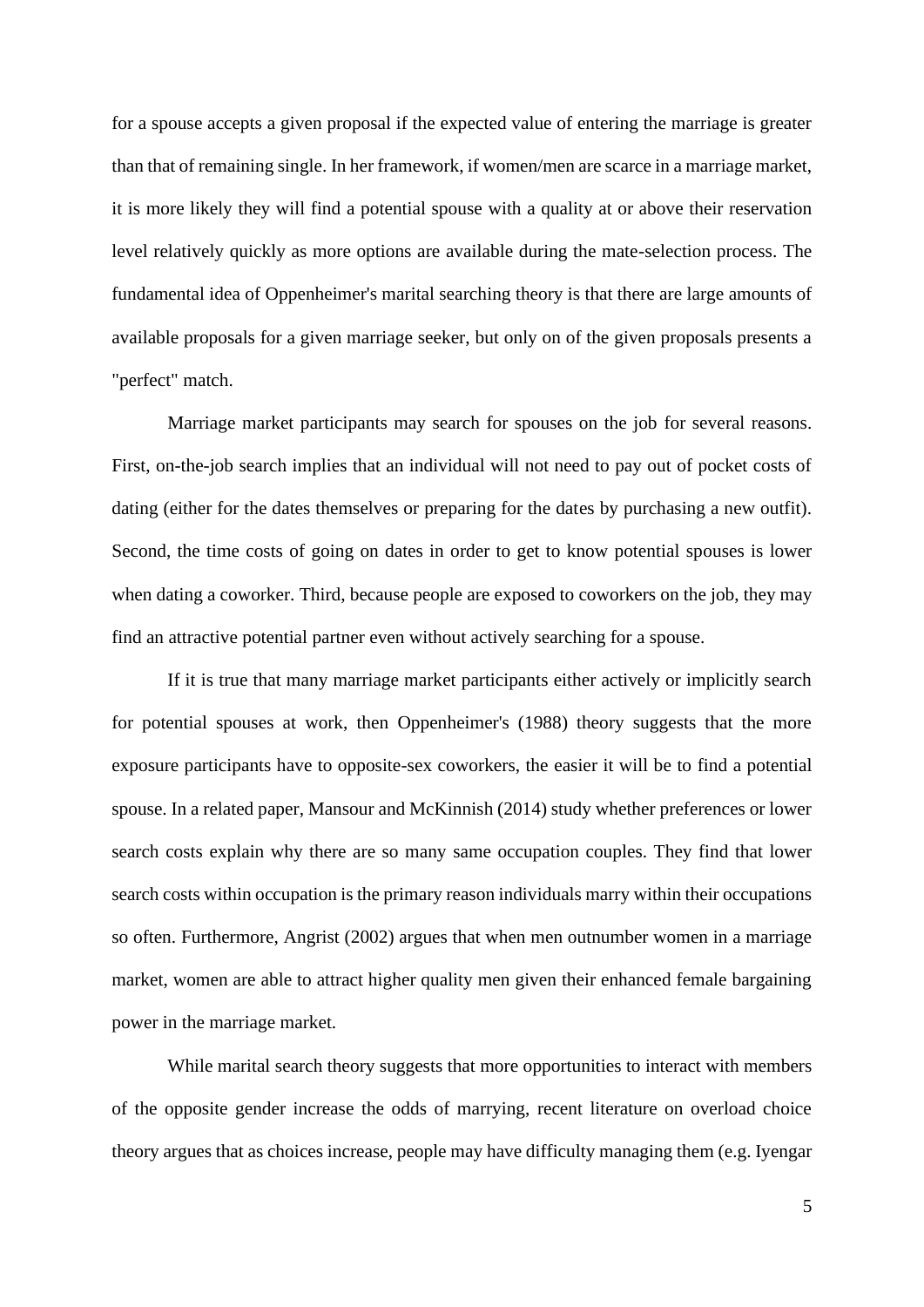and Lepper 2000; Schwartz 2004). This theory considers the relationship between the number of alternatives and the actual choices people make, arguing that a surfeit of choices leads to a decrease in people's desires to make a decision. There are several reasons why an abundance of choice may lead to demotivation. Iyengar et al. (2006) claim that variety of options make an exhaustive comparison of all options which could induce a fear of making a choice. Similarly, Todd et al. (2007) suggest that more options are likely to make the process of making a choice more difficult. Further, Liu et al. (2008) argue it is difficult to justify the choice of any particular option because the most attractive options become more similar as the number of choices increase.

Based on this theory, increasing the pool of potential mates in the workplace could complicate the selection process, and accordingly will, lead people to avert or delay marriage. Consistent with this idea, Turkle (2016) uses online dating data to study overload choice theory, finding that an abundance of potential partners available online reduces an individual's commitment to marriage.

# **3 Data**

This analysis uses data drawn from a 5 percent sample of 1980, 1990, and 2000 U.S. Census data and from a 5-year sample of the 2006-2010 American Community Survey (ACS), which were downloaded from the Integrated Public Used Microdata Series (IPUMS) (Ruggles et al. 2020). These are nationally representative surveys providing comprehensive information about U.S. population characteristics, including industry of employment and occupation, demographics, and other socioeconomic characteristics. This section describes the overall gender variation in the labor market and follows with a brief description of changes in marriage rates over the past three decades.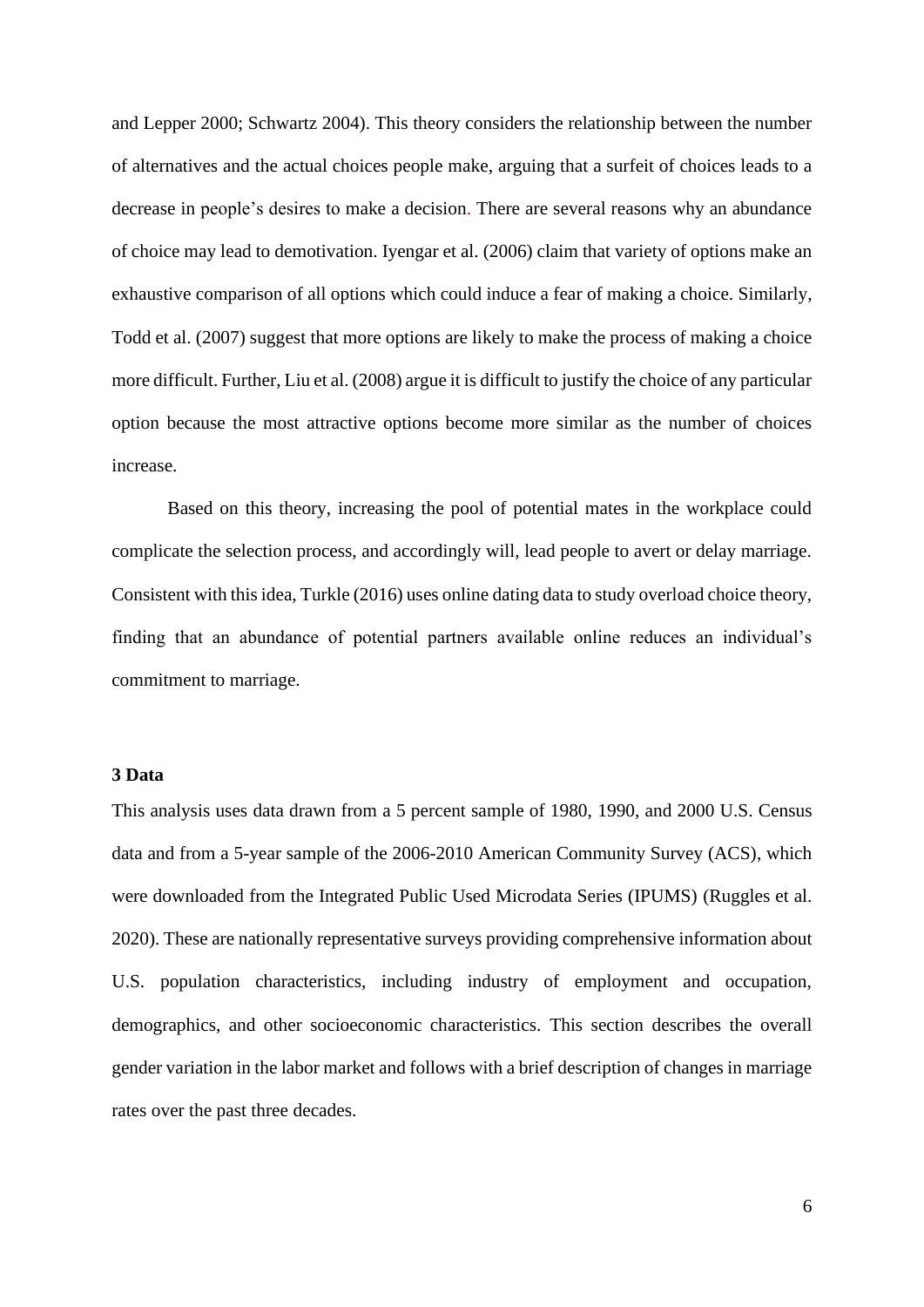### *3.1 Gender Composition in Occupation-Industry*

Following McKinnish (2007), this paper measures gender composition in occupation-industry groups. In order to make occupation-industry combinations consistent and comparable across the selected analysis period, I use the IPUMS-provided consistent classification of occupations and industries based on the 1990 coding scheme. In cases where an occupation or industry is not available in all four data sets, I drop the combination from the analysis.<sup>4</sup> The analysis further restricts the sample to occupation-industry cells that have at least 50 employees and at least 5 male workers and 5 female workers with wages in the range of \$2-\$200/hour. These restrictions are made because occupation-industry cells containing only a few individuals and higher wage variation are subject to more measurement error. Females included in the sample are ages 18-38 and males are ages 20-40, the age groups when marriages are most likely to occur. <sup>5</sup> Additionally, because I measure local marriage markets using information at the metropolitan statistical area (MSA) level, I drop individuals who either do not reside in an MSA or do not report it. Finally, the sample also excludes institutionalized, agricultural, and non-wage workers. In total, the sample consists of 178 industry categories and 249 occupation categories, generating a total of 1878 occupation-industry cells.

Table 1 shows the share of female workers within occupation-industries by year for the years between 1980 and 2010. As can be seen in the table, the percentage of female employees in occupation-industry cells in which the median male workers worked increased from 18% in 1980 to approximately 26% in 2010. In contrast, the percentage of female workers in occupation-industry cells in which the median female employees worked decreased from 77% in 1980 to 73% in 2010. However, this substantial variation is not uniformly distributed across

<sup>4</sup> Some industries and occupations may be listed on the 1980 Census data but either disappear completely in later years or are split into several categories in the other samples. The inconsistent occupation-industry groups comprise only about 7.6% of the total sample.

 $5$  Angrist (2002) uses men aged 20-35 and women aged 18-33 in his analysis using data from 1910, 1920, and 1940 Census. This study extends the "marriage age" category by 5 years for each gender to the older ages of first marriage in order to be consistent with marriage patterns in more recent decades.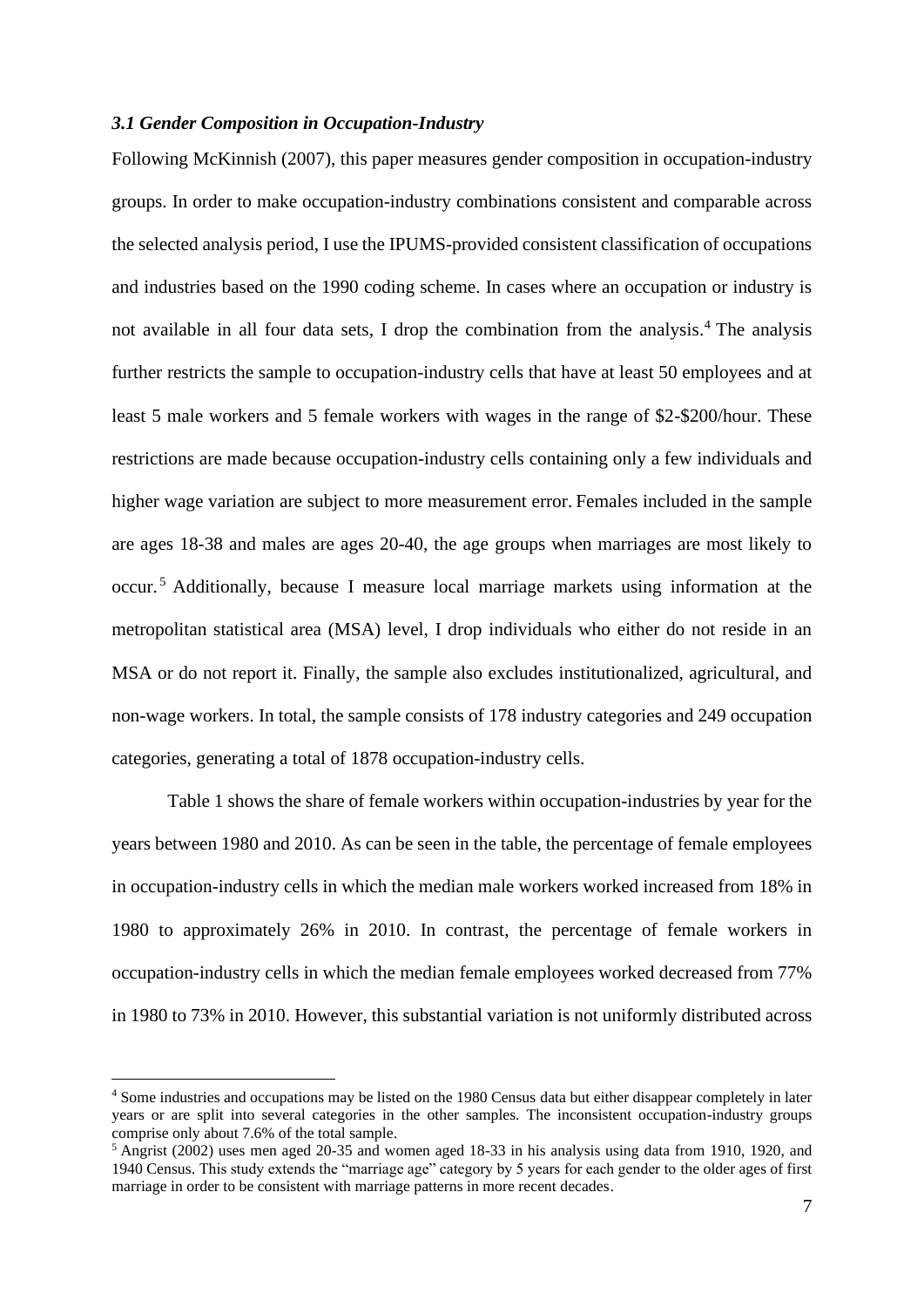all occupation-industries. As shown in the Table 1, 5% of men worked in occupation-industries that were 1% female in 1980, and this figure was the same in 2010. This indicates that maledominant workplaces have remained predominantly male and female-dominant workplaces have remained predominantly female, even after 30 years.

Figure 1 indicates the share of female employees in 1980 and average changes from 1980 to 2010 among the 10 occupation-industry groups that had the greatest increase in the share of female workers. As shown in the Figure 1, the "personnel, HR, training, and labor relations specialist" occupation in the motor vehicles and motor vehicle equipment industry experienced the largest increase in female workers among those 10 occupation-industry groups. It increased an average of 17 percent points in the past three decades. In addition, salespersons in the social services sector has shifted from being predominantly male to almost evenly balanced.

Figure 2 presents the same information but for the 10 occupation-industry groups with the greatest declines in the share of workers who are female. As shown in Figure 2, the "material recording, scheduling, production, planning, and expediting clerks" in the electrical goods sector moved from being predominantly female workers to having more male workers, though female workers are still the majority. Others, such as newspaper-publishing-industry's typesetters, apparel-industry's dressmakers, and textile-sewing-machine operators from the fabric mill industry remain predominantly female, though the share of female employees decreased dramatically.

### *3.2 Marriage Rates, Gender Composition and Occupation-industry*

Ever-married individuals are defined as those who report being either married - spouse present, married - spouse absent, separated, divorced, or widowed. Table 2 presents ever-married rates conditional on the percentage of females in occupation-industry cells between 1980 and 2010. The table separates the share of female in the given occupation-industries as follows: less than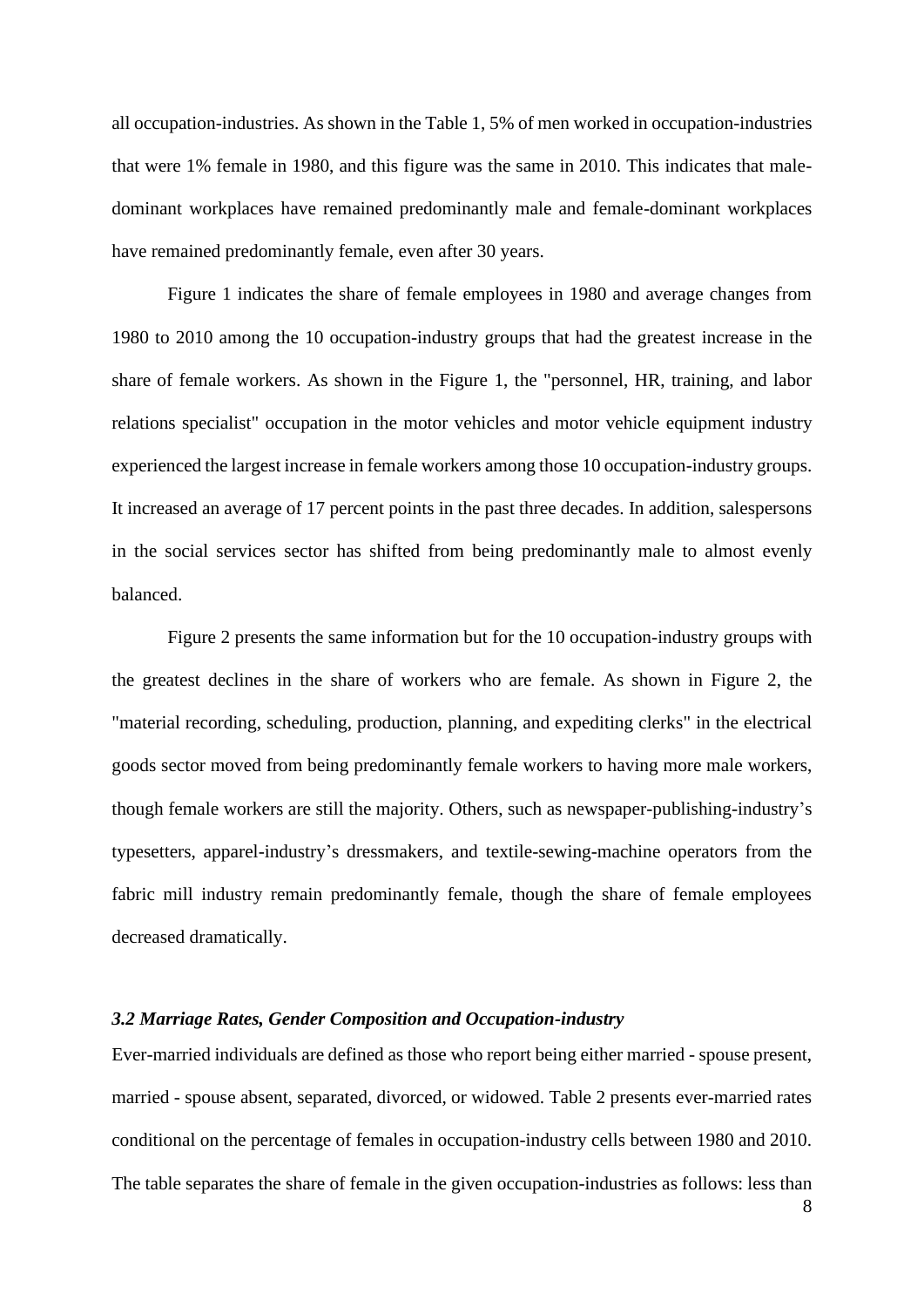5 percent, 5-25 percent, 25-50 percent, 50-75 percent, 75-95 percent, and 95 percent and above. For both women and men, the overall numbers of individuals who had ever been married declined from 1980 to 2010. In general, for men, marriage rates decrease as the percentage of female coworkers increase in occupation-industries across all 4 sample years. For women, marriage rates have a U-shape as the number of female coworkers in an occupation-industry increased. Specifically, the marriage rates for women increase first until the share of female coworkers reached 25 percent, and then decrease between 25 percent and 95 percent female coworkers, and then increase again when occupation-industry groups are comprised of more than 95 percent females.

# **4 Empirical Strategy**

The analysis uses variation in the percentage of female employees within occupation-industry combinations over time to estimate the impact of workplace interactions on the probability of ever having been married.

The baseline equation is the following:

$$
Y_{ionmt} = \beta_0 + \beta_1 *ShareFem_{ont} + \beta_2 W'_{ont} + \beta_3 M'_{mt} + \beta_4 X'_{ionmt}
$$

$$
+ \tau_t + \delta_{on} + \varphi_m + \varepsilon_{ionmt}
$$
(1)

where  $Y_{iommt}$  is equal to one if person *i* who works in occupation *o* and industry *n* in year *t* has ever been married and zero otherwise. Specifically, it equals 1 if the person is married, divorced, separated, or widowed and zero if is single. The main variable of interest is ShareFe $m_{ont}$ , which represents the share of all marital age workers in the person's occupation-industry who are female. The vector  $W'_{\text{ont}}$  is a set of average wage controls at the occupation-industry level in year *t*. <sup>6</sup> The vector includes average hourly wages for both female and male workers, separately, and the logarithms of female and male hourly wage variance in

<sup>6</sup> Following McKinnish (2007), individual wage is a potential endogenous factor that may be related to one's marriage decision.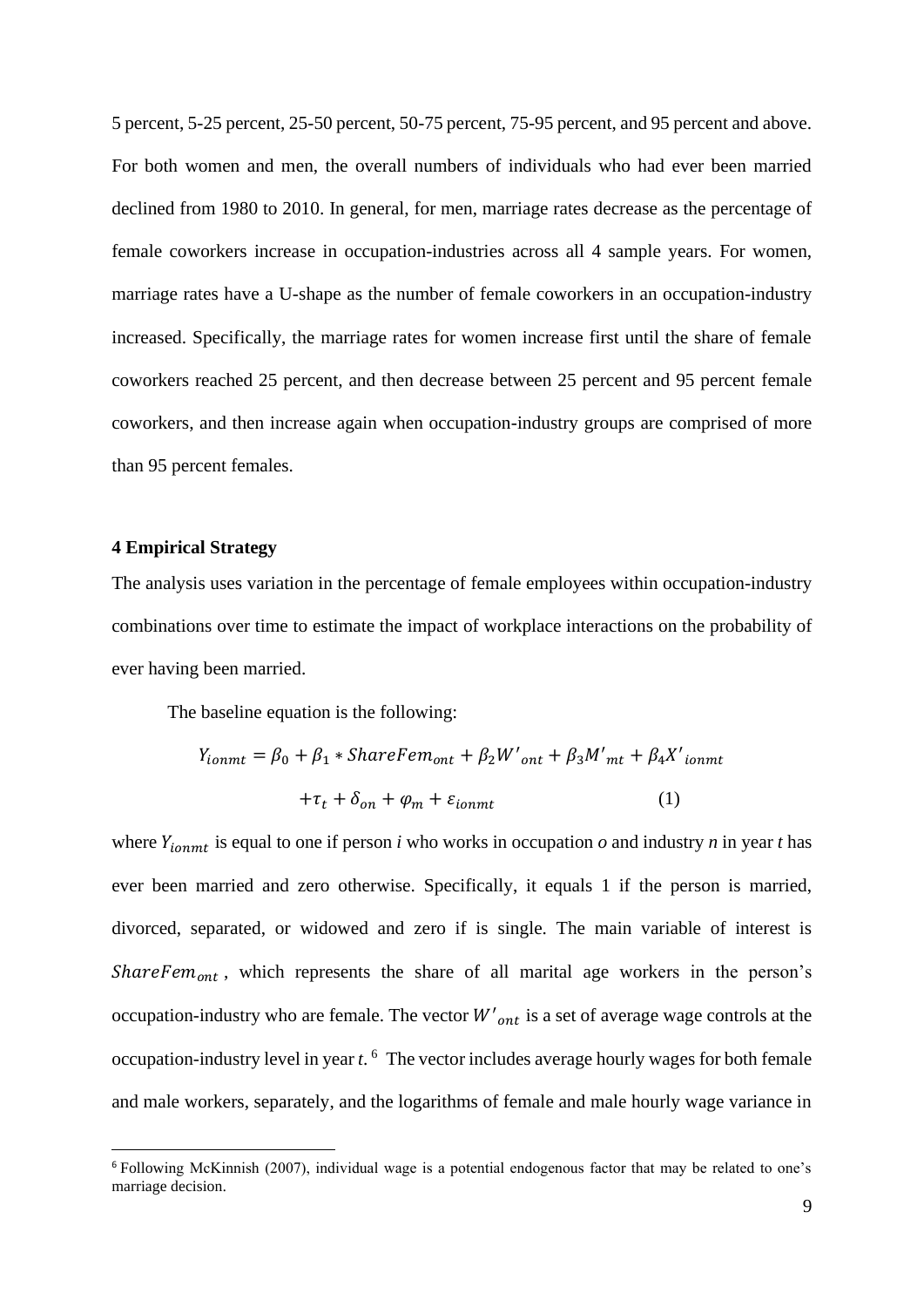each occupation-industry in the corresponding year. The vector  $M'_{mt}$  contains time-varying metropolitan area specific controls including the number of female residents, the share of females who are employed, the mean male and female hourly wage and the logarithms of male and female wage variance in each metropolitan statistical area (MSA) at year  $t$ . The vector  $X'$ <sub>i</sub> includes individual level characteristics such as age, age-squared, race dummies (Black, Asian, white, and other races), and education dummies (high school degree, some college degree, college degree, higher than a college degree, and others).

In addition,  $\tau_t$  denotes year fixed effects and  $\varphi_m$  denotes metropolitan statistical area (MSA) fixed effects, and they control for unobserved factors that induce differences in marriage outcomes across years and MSAs. Most importantly for the analysis,  $\delta_{on}$  denotes occupation-industry fixed effects. Adding occupation-industry fixed effects allows for the removal of any time-invariant unobserved characteristics of individuals who select into jobs with different gender distributions in ways that are correlated with their marriage preferences. By controlling for occupation-industry choice, I exploit only variation in gender composition within occupation-industry cells over time. Changing in the gender composition in different occupations and industries are difficult to predict at the start of people's careers. Moreover, switching occupations or industry is costly after a few years of investing in occupation and industry-specific human capital. For both these reasons, exploiting plausibly exogenous variation over time in the gender composition of a person's occupation-industry can yield arguably causal impacts of gender composition in the workplace on marriage decisions especially considering the extensive list of controls included in the model. The regression is estimated separately for women and men using linear probability models with standard errors clustered at the occupation-industry level. Table 3 shows summary statistics of the sample used in this analysis.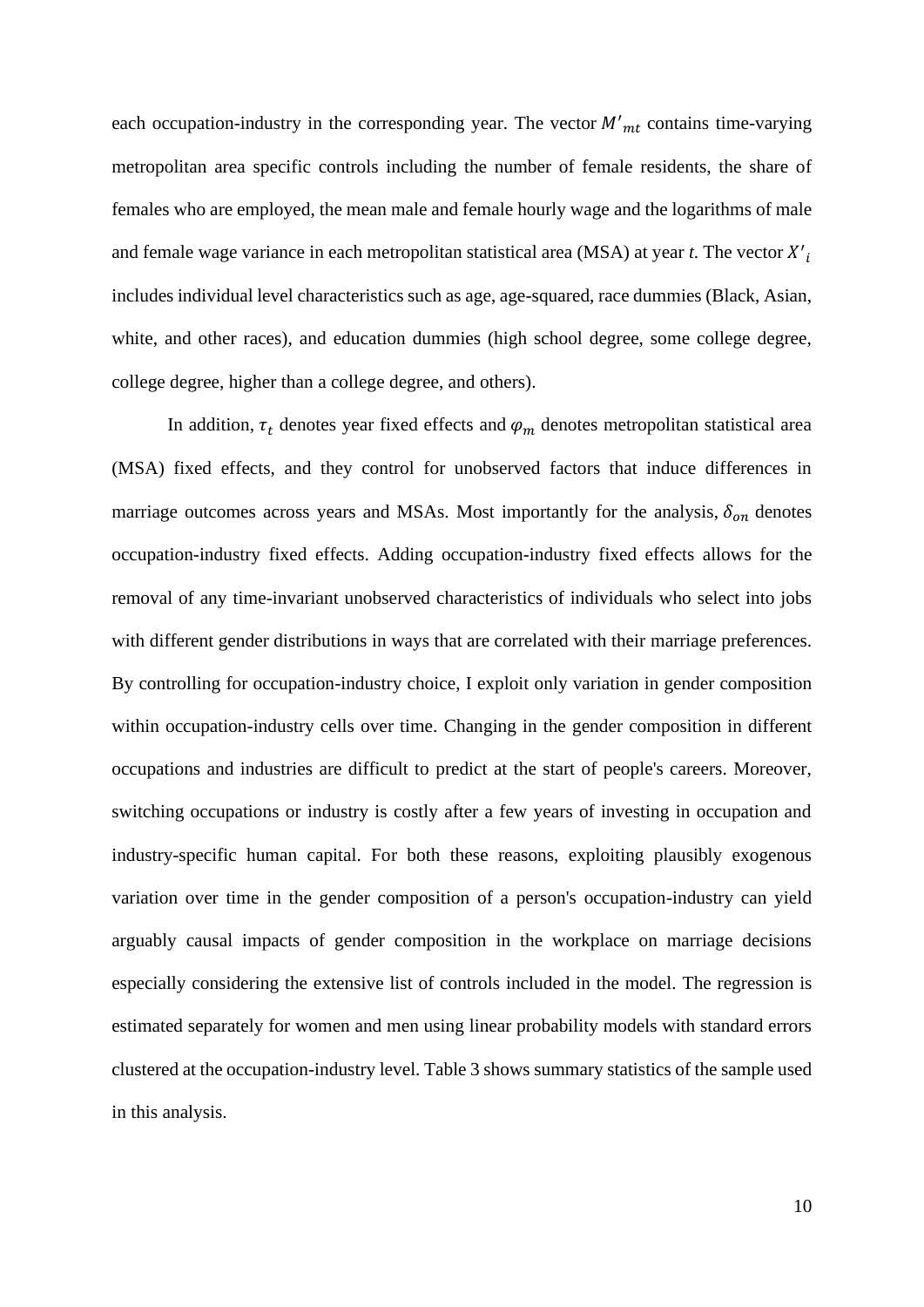#### **5 Empirical Findings**

## *5.1 Baseline Results*

The main regression results are in Table 4. Columns 1 and 2 show the results for females while columns 3 and 4 show the results for males. I start by estimating McKinnish's (2007) model with just the occupation fixed effects and industry fixed effects but using more years of data. The results, shown in column 1 for females, reveal that a higher share of female employees is positively associated with a woman's probability of being married. In particular, an increase in the share of female employees by one percentage point increases the likelihood of marriage by 0.08 percentage points for women. This implies that females are more likely to enter marriage when the own-gender share is larger in their occupation-industry. Column 2 replaces the occupation and industry fixed effects (included separately) with occupation-industry fixed effects. The results again suggest that a higher percentage of female coworkers increases the probability of being married for females, and the magnitude of the coefficient estimate is slightly larger. Specifically, a one percentage point increase in the share of own-gender coworkers in an occupation-industry cell raises a woman's probability of being married by 0.09 percentage points. Both of these results are in line with overload theory. An excess of owngender in a woman's occupation-industry seems to lead women to worry more about availability of marriageable men, and as a result, women enter marriage more easily. The similarity of the estimates constructed from two very different sources of variation also provided some deal of comfort that they might be interpreted as causal.

Columns 3 and 4 display the results for males. Again, I show results from a model with occupation fixed effects and industry fixed effects in column 3 followed by one with occupation-industry fixed effects is shown in column 4. Both models predict that a higher share of female employees within an occupation-industry is associated with a significantly lower probability of being married for males, but this time, the magnitude is slightly smaller in model with occupation-industry fixed effects. In the model with occupation-industry fixed effects, the

11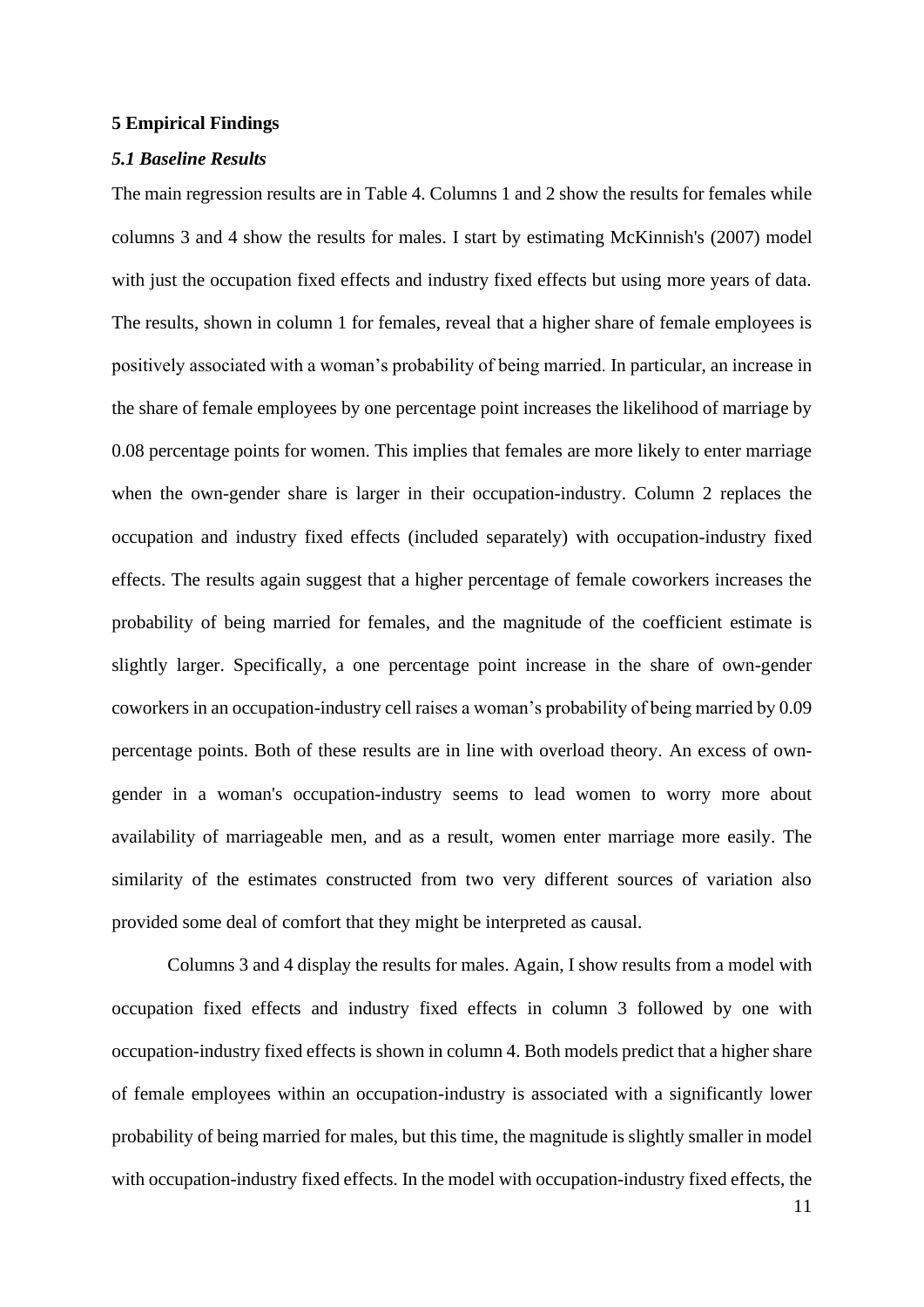results imply that a one percentage point higher share of women in occupation-industry decreases the probability of being married by 0.05 percentage point.

For both women and men, the results presented above are consistent with overload choice theory. As people are faced with more alternatives, they may have difficulty choosing one. Indeed, Schwartz (2004) argues that people become picky if the potential partners are surfeit, and therefore, less inclined to make any choice.

Apart from the main variable of interest, variables measuring the average wages in each occupation-industry cell suggest that in occupation-industries where women earn higher wages, both males and females are more likely to have ever been married at the time of the survey. Also, higher wage dispersion is negatively associated with the incidence of being married for both genders. Furthermore, there is a statistically significant U-shaped relationship between the number of females residing in the MSA and the incidence of marriage of both males and females. Additionally, the probability of ever having been married increases with age, while educational attainment decreases the incidence of marriage. Finally, black workers are less likely to have ever been married than white and Asian workers.

# *5.2 Heterogeneity by Race*

Table 5 presents results separated by race. In these models, both the left hand and right hand side variables are constructed separately by race. For example, to construct the estimates shown in Panel A, I calculate occupation-industry variables (including the share of the occupationindustry that is female) by only using white workers. As seen in Panel A, the larger the share of females among white workers in the occupation-industry, the more likely it is that white females are married (column 1) and the less likely it is that white males are married (column 2) – again, consistent with choice overload theory. The same pattern can be observed in Panel B for black workers. Specifically, a one percentage point increase in the own-gender share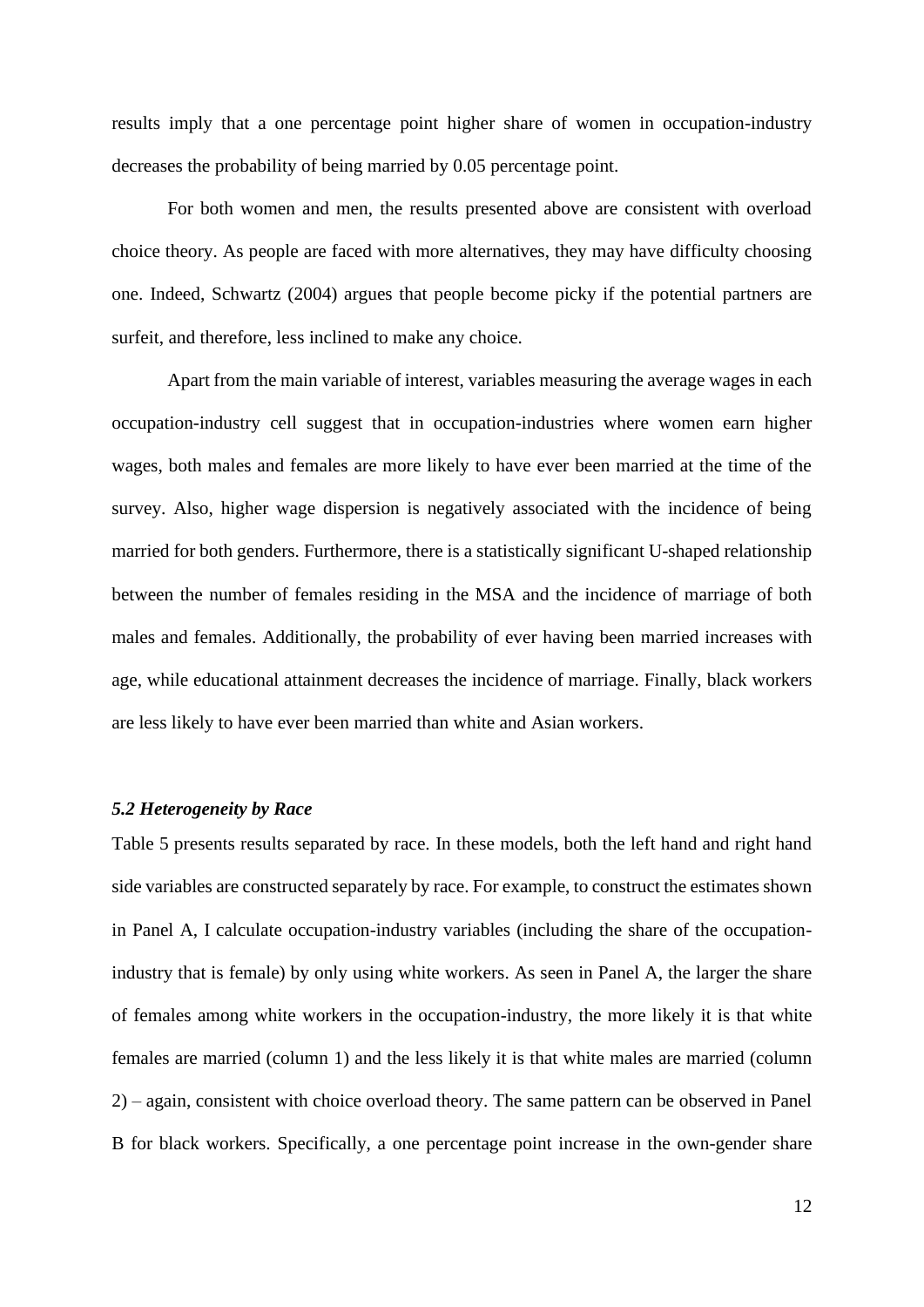among workers of the same race in an occupation-industry cell increases the probability of being married by 0.11 for white females and 0.10 for black females. Similar effects are also shown between white men and black men. For Asian men, also in line with the baseline result, increasing the fraction of Asian female coworkers decreases the marriage probability when including occupation-industry fixed effects, and it is shown to be statistically significant at the 1% level. For Asian women, the estimate of interest has the opposite sign as the baseline result, but it is statistically insignificant. This finding may be driven by the smaller sample of Asian women in the workplace. The smaller sample sizes may induce measurement error in the variable of interest.

# *5.3 Heterogeneity by Educational Attainment*

Next, I show the results separated by education. Here, I partition the sample by whether people have a college degree. The results, which can be seen in table 6, are consistent with the findings using the full sample. In particular, as shown in panel A for people who hold a college degree or higher, a one percentage point higher share of female in occupation-industries rises the likelihood of ever been married by 0.04 percentage points for women, and decreases the probability of being married by 0.08 percentage points for men. For people with less than a college degree, the corresponding results are similar to people who have at least a college degree while the magnitude is larger for female and lower for male. This result is however not surprising, given that higher educated people is often associated with greater economic independence and higher socio-economics status (Chiappori, Fortin and Lacroix 2002). Therefore, people with higher educational attainment have more bargaining power in marriage and they could become choosy in finding a "perfect" match.

#### *5.4 Heterogeneity by Age*

Table 7 presents the results separately by age. This is important for two reasons. First, it may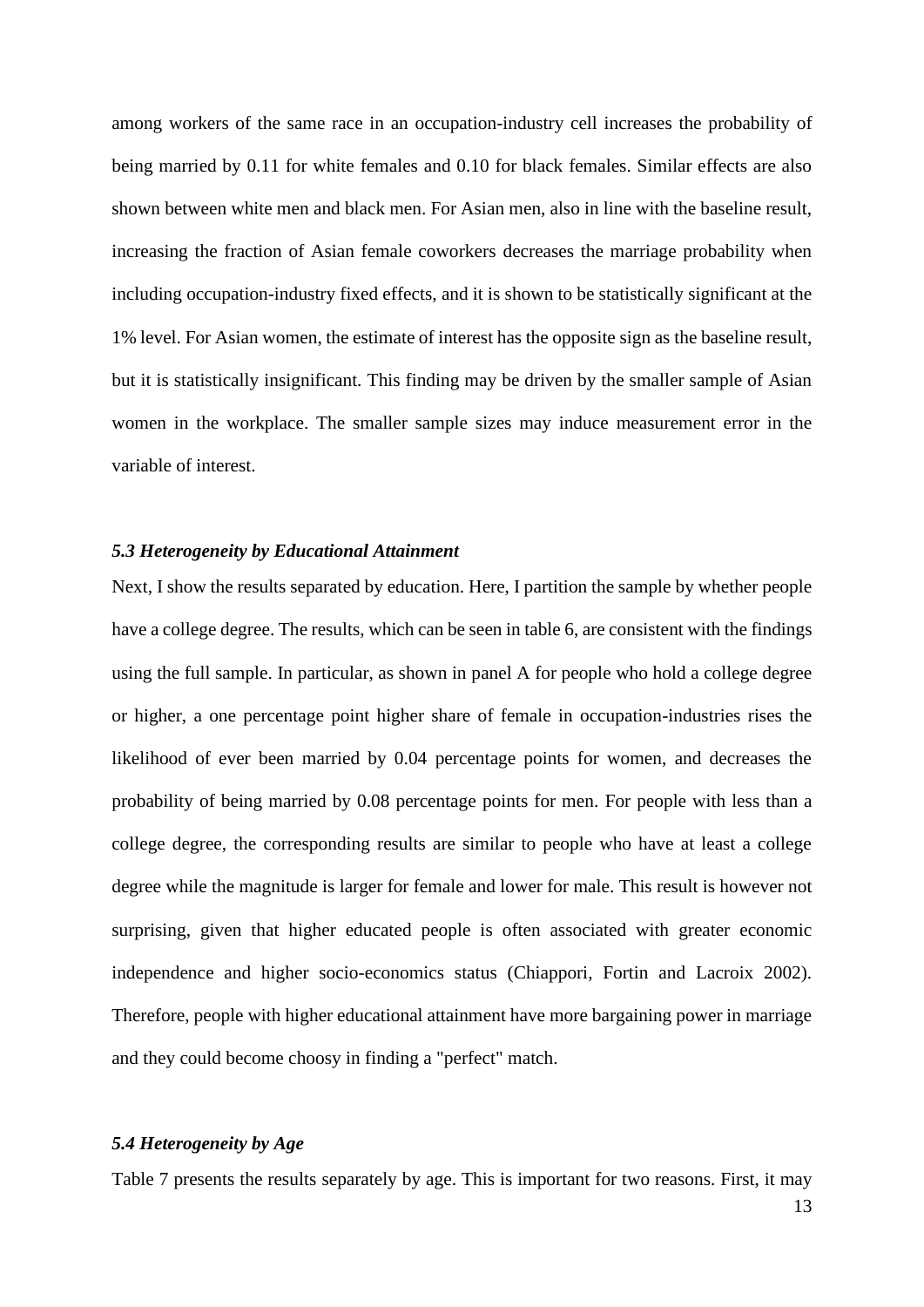help to address concerns that people switch jobs, after getting married, to their spouse's occupation-industry perhaps as a result of getting married. Second, heterogeneity by age also provides insight on whether gender ratios within occupation-industry affect the timing of marriage or the likelihood of ever having been married. If it is the former, then we should see stronger results among the youngest individuals, but if it is the latter, we should see similar results across the age distribution. In table 7, I split the sample based on age and then run the main regression. For women, there is not much of a variation across age groups. However, for men, a one percentage point increase in the share of female employees reduces the odds of men between 20 and 26 getting married by 0.11 percentage points; however, for the two older age groups (27-31, 32-40) the coefficient for men is 0.07, a 36 percent drop. The age variation for the youngest group (20-26) can be explained by that men usually have their first marriage at age 27 (U.S. Census 2019). Thus, there are not a lot of marriages happening between age 20 and 26 for men.

#### *5.5 Using MSA-Specific Workplace Gender Compositions*

Table 8 presents the results with occupation-industry combinations calculated at the MSA level instead of the national level. This is important if the gender composition of an occupationindustry differs across geographic area in a way that happens to be correlated with marriage tendencies. For example, the gender composition of the entertainment industry in Las Vegas might be different from that in Salt Lake City and marriage tendencies are surely higher in Salt Lake City than they are in Las Vegas. Overall, after adjusting gender variation within occupation-industry groups at the MSA level, the results for both females and males are consistent with the main results, with relatively smaller effects of gender composition on marriage for women than for men, a result potentially explained by attenuation bias when calculating gender composition over smaller numbers of observations.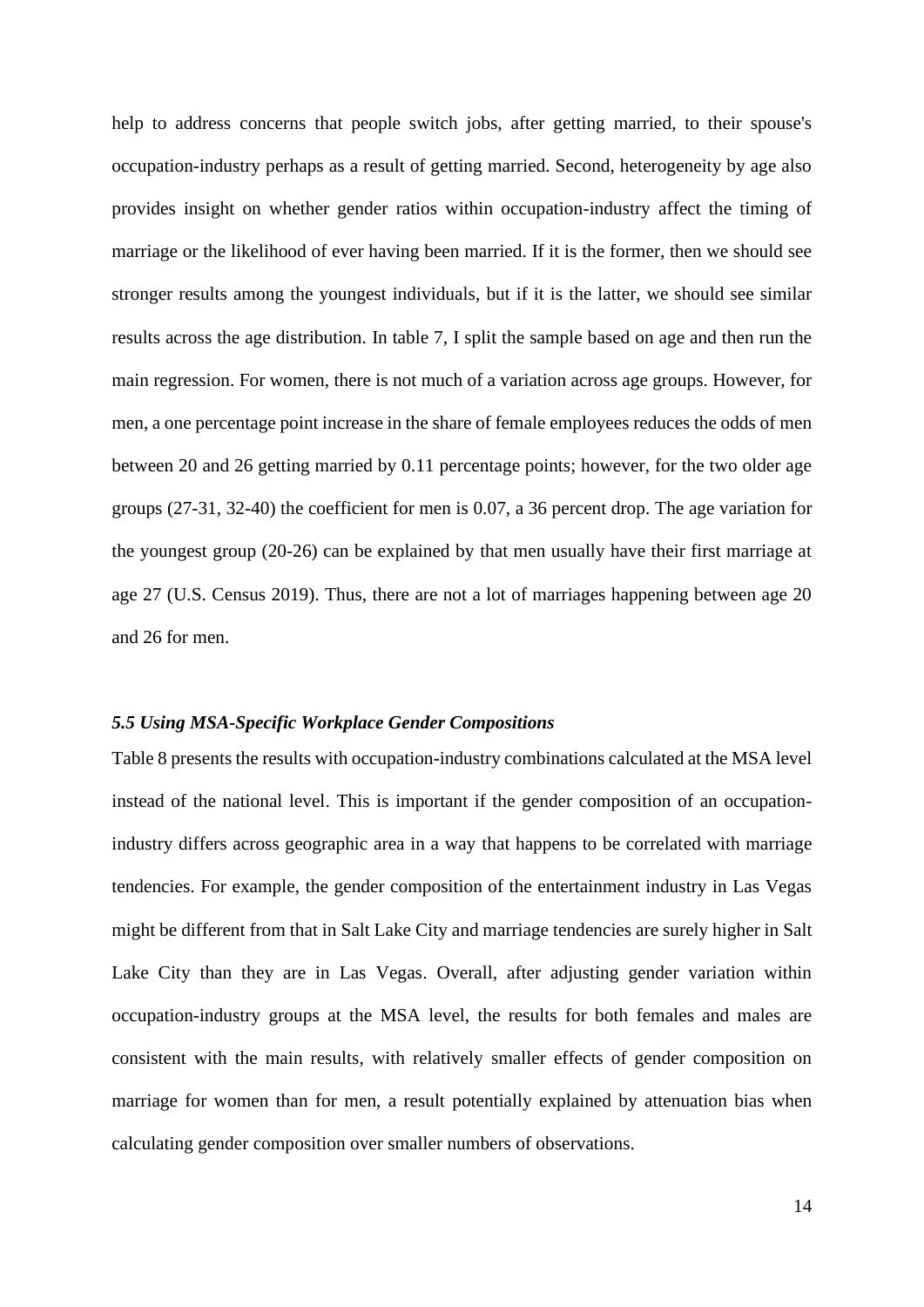## **6 Workplace Gender Composition and Age at Marriage**

In this section, I further investigate the impact of gender composition in the workplace on people's age at first marriage. The estimates of the main regression suggest that an increase in the share of own gender in the workplace decreases the incidence of ever having been married for both men and women. This could be driven either by changes in the likelihood of ever marrying or simply delays in marriage. Here, I look directly at the relationship between occupation-industry gender composition and age at first marriage.

The dataset I use in this section is derived from the 2008-2017 American Community Survey (ACS). The advantage of using this survey is that it collects information on year of the most recent marriage, which enables me to calculate the ages at first marriage for those who have only been married once. It is worth noting that, due to data limitations of only having information about individuals' most recent marriage, I restrict the sample to people who have married only once.<sup>7</sup> The problem is that instead of being able to exploit changes over four decades, I can only exploit variation over ten years making it more difficult to identify impacts.

The estimating equation used in this analysis is the same as equation (1), but with age at first marriage as the dependent variable.

The results are shown in Table 9. As with the previous analysis, the point estimate suggests that the larger the share of people of the opposite gender in a person's occupationindustry, the older they are at first marriage. However, the estimated coefficients of interest are not statistically significant – a result that may be explained by the much smaller sample sizes and the fact that there is much less variation in workplace gender composition over the most recent ten years than in the previous four decades.

 $7$  Qian (1997) argues that marriage patterns may differ between first marriage and remarriages.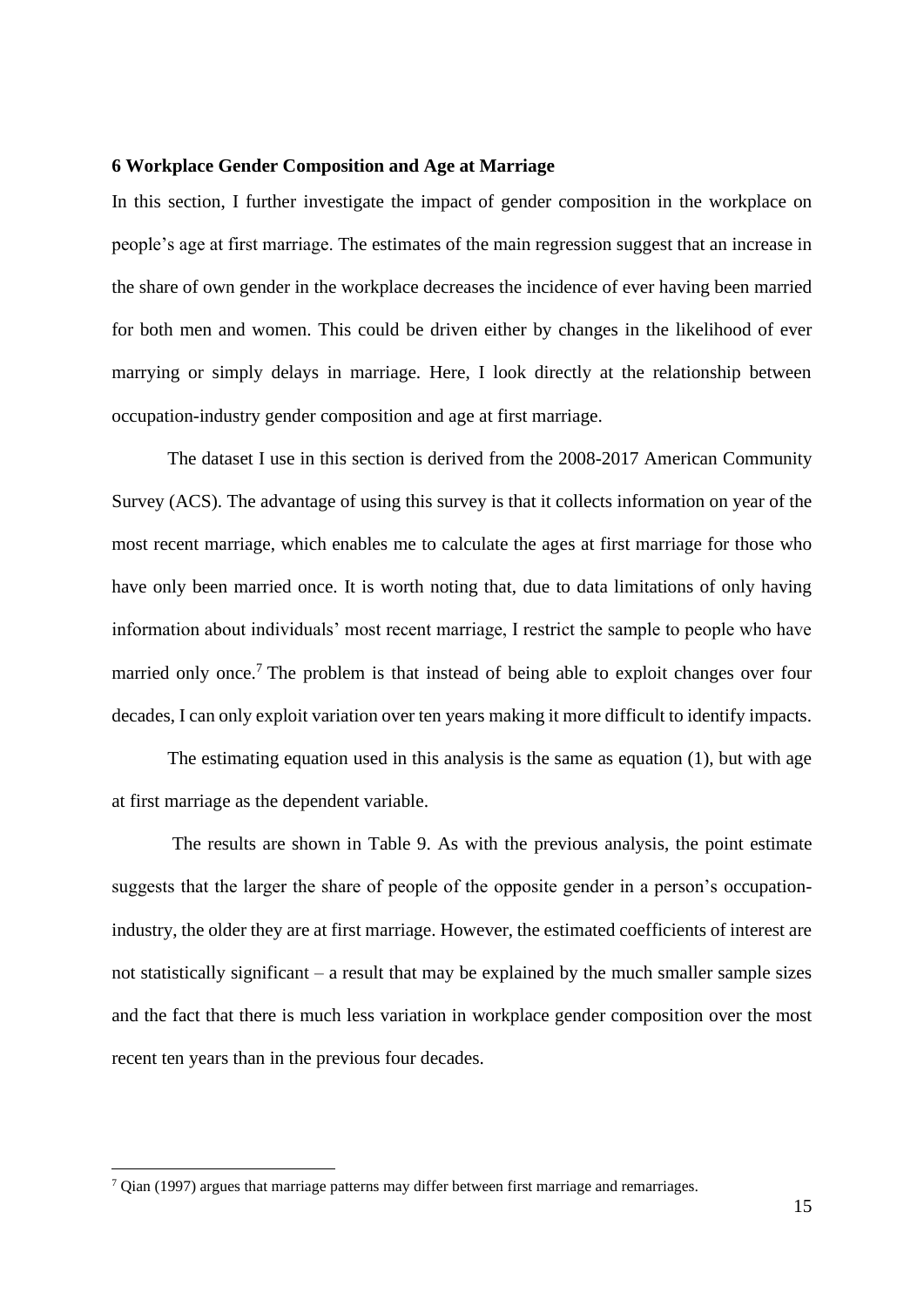## **7 Conclusion**

This paper studies whether the growing share of females in the workplace is related to changes in the incidence of ever having been married for both men and women. Marital search theory suggests that a higher share of one's opposite gender in an environment is associated with less competition and lower search costs which could increases the likelihood of marriage. Another possibility, however, is that the more marriage prospects there are, the more marriage market participants delay marriage in hopes of finding a better match later. It is even possible that the inability to make decisions and delays of marriage ultimately result in increased likelihoods of never having been married even at older ages. The main finding is that an individual's marriage decision is related to gender composition in the workplace, but that the more opposite-gender workers there are in a person's occupation-industry, the less likely that person is to be married by any given age.

Overall, the result in this paper is consistent with overload choice theory (e.g. Iyengar and Lepper 2000; Schwartz 2004) if marriage market participants delay, and ultimately potentially forgo, marriage when confronted with many suitable marriages as a result of a belief that a more attractive mate would appear in the future. This implies that workplace gender composition is important and may alter one's marriage decision. However, we should be cautious with making any inference beyond the data patterns as the nature of marriage is often unpredictable and complex. Further research might randomly allocate different shares of potential spouses to a person's workplace, but this type of study might be difficult or impossible to implement.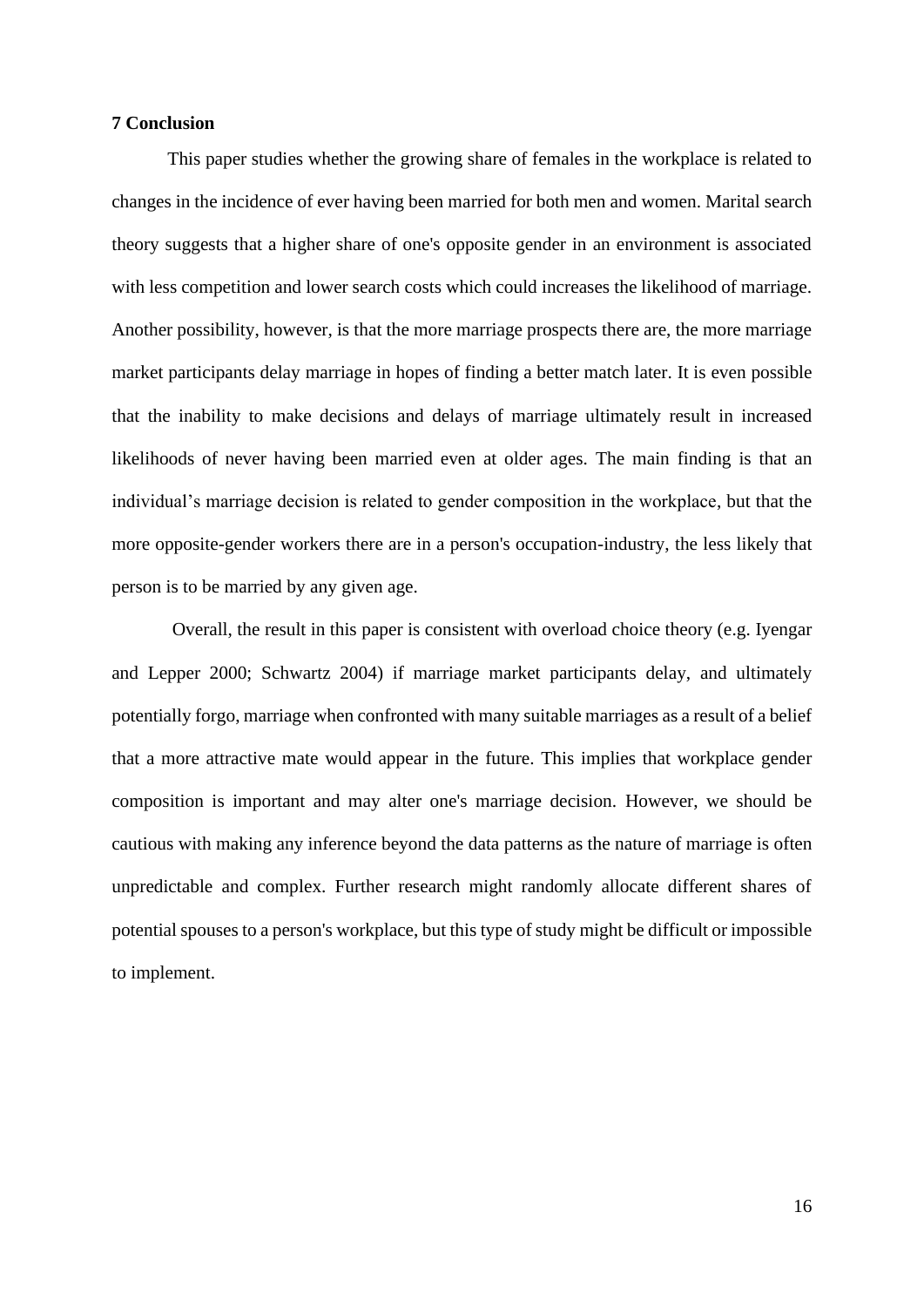# **References**

Abramitzky, R., Delavande, A. and Vasconcelos, L. (2011) Marrying Up: The Role of Sex Ratio in Assortative Matching *American Economic Journal: Applied Economics*, 3 (3), 124–157.

Angrist, J. (2002) How Do Sex Ratios Affect Marriage and Labor Markets? Evidence from America's Second Generation *Quarterly Journal of Economics*, 117 (3), 997–1038.

Burdett, K. and Coles, M. G. (1999) Long-term Partnership Formation: Marriage and Employment *The Economic Journal*, 109 (456), F307-F334.

Becker, G. S. (1981) A Treatise on the Family. Harvard university press.

Becker, G. S., Landes, E. M. and Michael, R. T. (1977) An Economic Analysis of Marital Instability *Journal of Political Economy*, 85 (6), 1141–1187.

Brown, A. (2017) 5 Key Findings about LGBT Americans *Pew Research Center*. Retrieved August 19, 2020, from [https://www.pewresearch.org/fact-tank/2017/06/13/5-key-findings-about-lgbt](https://www.pewresearch.org/fact-tank/2017/06/13/5-key-findings-about-lgbt-americans/)[americans/](https://www.pewresearch.org/fact-tank/2017/06/13/5-key-findings-about-lgbt-americans/)

Cox, O. C. (1940). Sex Ratio and Marital Status among Negroes. *American Sociological Review*, 5 (6),937–947.

Chiappori, P. A., Fortin, B., and Lacroix, G. (2002) Marriage market, divorce legislation, and household labor supply. *Journal of political Economy*, 110(1), 37-72.

Fasolo, B., McClelland, G. H., & Todd, P. M. (2007). Escaping the Tyranny of Choice: When Fewer Attributes Make Choice Easier. *Marketing Theory*, 7(1), 13-26.

Fossett, M. A. and Kiecolt, K. J. (1990) Mate Availability, Family Formation, and Family Structure amongBlackAmericansinNonmetropolitanLouisiana1970–1980*RuralSociology*,55(3), 305–327.

Fossett, M. A. and Kiecolt, K. J. (1993) Mate Availability and Family Structure among African Americans in U.S. Metropolitan Areas *Journal of Marriage and Family*, 55 (2), 28.

Fry, R. and Stepler, R. (2017) Women May Never Make Up Half of The U.S. Workforce *Pew Research Center*. Retrieved August 19, 2020, from [http://www.pewresearch.org/fact](http://www.pewresearch.org/fact-tank/2017/01/31/women-may-never-make-up-half-of-the-u-s-workforce/)[tank/2017/01/31/women-may-never-make-up-half-of-the-u-s-workforce/](http://www.pewresearch.org/fact-tank/2017/01/31/women-may-never-make-up-half-of-the-u-s-workforce/)

Goldin, C. (2006) The Quiet Revolution that Transformed Women's Employment, Education, and Family *American Economic Review*, 96(2), 1-21.

Iyengar, S. S. and Lepper, M. R. (2000) When Choice Is Demotivating: Can One Desire Too Much of a Good Thing? *Journal of personality and social psychology*, 79(6), 995.

Iyengar, S. S. and Kamenica, E. (2006) Choice Overload and Simplicity Seeking *University of Chicago Graduate School of Business Working Paper*, *87*, 1-27.

Mansour, H. and McKinnish, T. (2014) Same-occupation Spouses: Preferences and Search costs.

McKinnish, T. G. (2007) Sexually Integrated Workplaces and Divorce Another Form of On-the-job Search *Journal of Human Resources*, 42(2), 331-352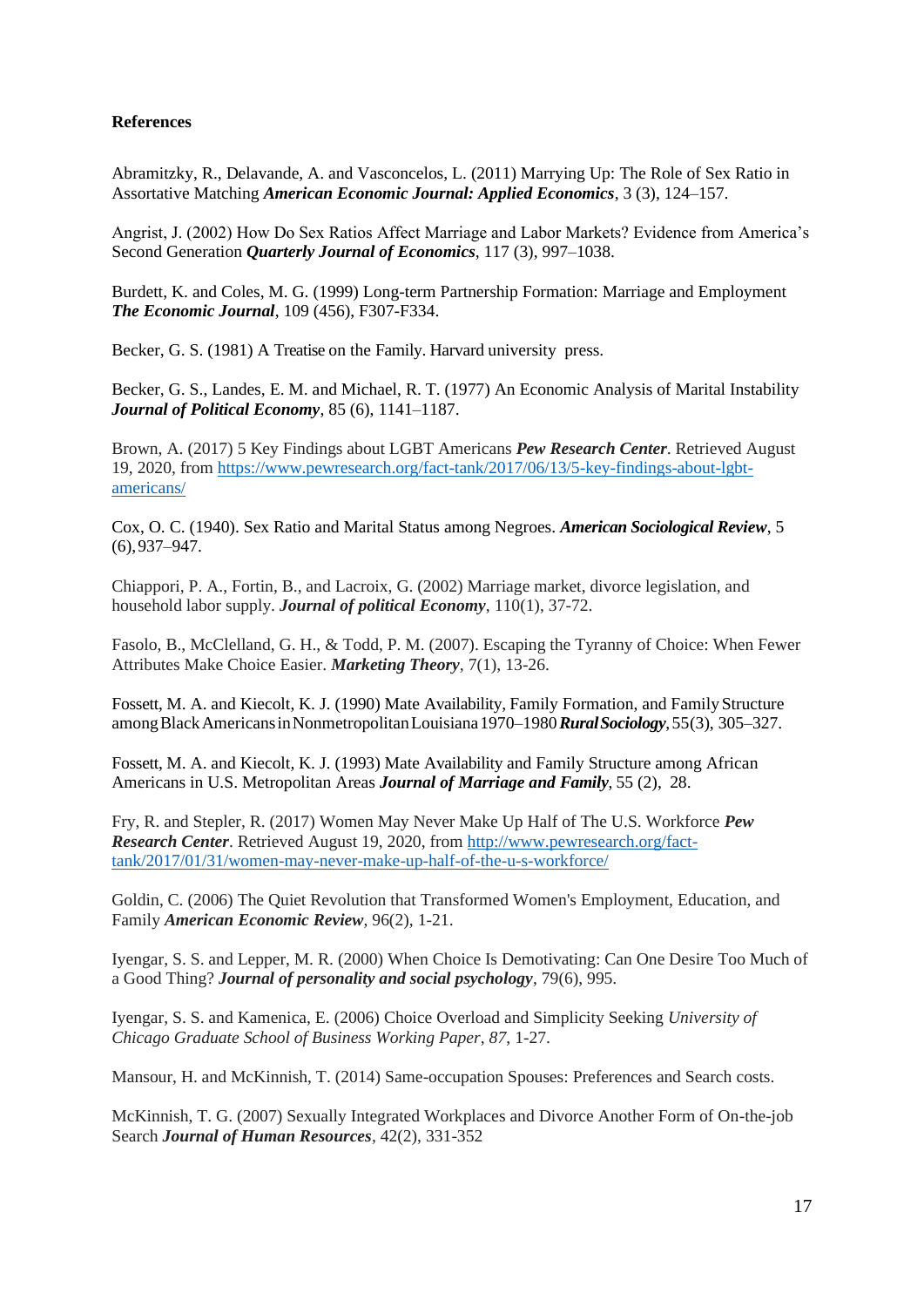Mortensen, D. T. (1988) Matching: Finding a Partner for Life or Otherwise *American Journal of Sociology*, 94, S215–S240.

Oppenheimer, V. K. (1997) Women's Employment and The Gain to Marriage: The Specialization and Trading Model *Annual review of sociology*, 23(1), 431-453.

Oppenheimer, V. K. (1988) A Theory of Marriage Timing *American journal of sociology*, 94 (3), 563–591.

Pestel, N. (2017) Searching on Campus? Marriage Market Effects of The Student Gender Composition. *IZA DP* (11175).

Qian, Z. (1997) Breaking the Racial Barriers: Variations in Interracial Marriage Between 1980 And 1990. *Demography*, 34(2), 263-276.

Rosenfeld, M. J. and Thomas, R. J. (2012) Searching for A Mate: The Rise of The Internet as a Social Intermediary *American Sociological Review*, 77(4), 523-547.

Ruggles, S., Flood, S., Goeken, R., Grover, J., Meyer, E., Pacas, J., and Sobek, M. IPUMS USA: Version 10.0 [dataset]. Minneapolis, MN: IPUMS, 2020. https://doi.org/10.18128/D010.V10.0

Schwartz, B. (2004) The Paradox of Choice: Why More Is Less New York: Ecco.

South, S. J. and Lloyd, K. M. (1992) Marriage Opportunities and Family Formation: Further Implications of Imbalanced Sex Ratios *Journal of Marriage and the Family,* 440–451

Shimer, R. and Smith, L. (2000) Assortative Matching and Search *Econometrica*, 68(2), 343-369.

Smith, L. (2006) The Marriage Model with Search Frictions *Journal of Political Economy*, 114(6), 1124-1144.

Svarer, M. (2007) Working Late: Do Workplace Sex Ratios Affect Partnership Formation and Dissolution? *Journal of Human Resources*, 42(3), 582-595.

Sela, A., Berger, J. and Liu, W. (2008) Variety, Vice, and Virtue: How Assortment Size Influences Option Choice *Journal of Consumer Research*, *35*(6), 941-951.

Tversky, A. and Shafir, E. (1992) Choice Under Conflict: The Dynamics of Deferred Decision *Psychological science*, 3(6), 358-361.

U.S Census Bureau (2019) Estimated Median Age at First Marriage, by Sex: 1980 to the Present. Retrieved August 19, 2020, from [https://www.census.gov/data/tables/time](https://www.census.gov/data/tables/time-series/demo/families/marital.html)[series/demo/families/marital.html](https://www.census.gov/data/tables/time-series/demo/families/marital.html)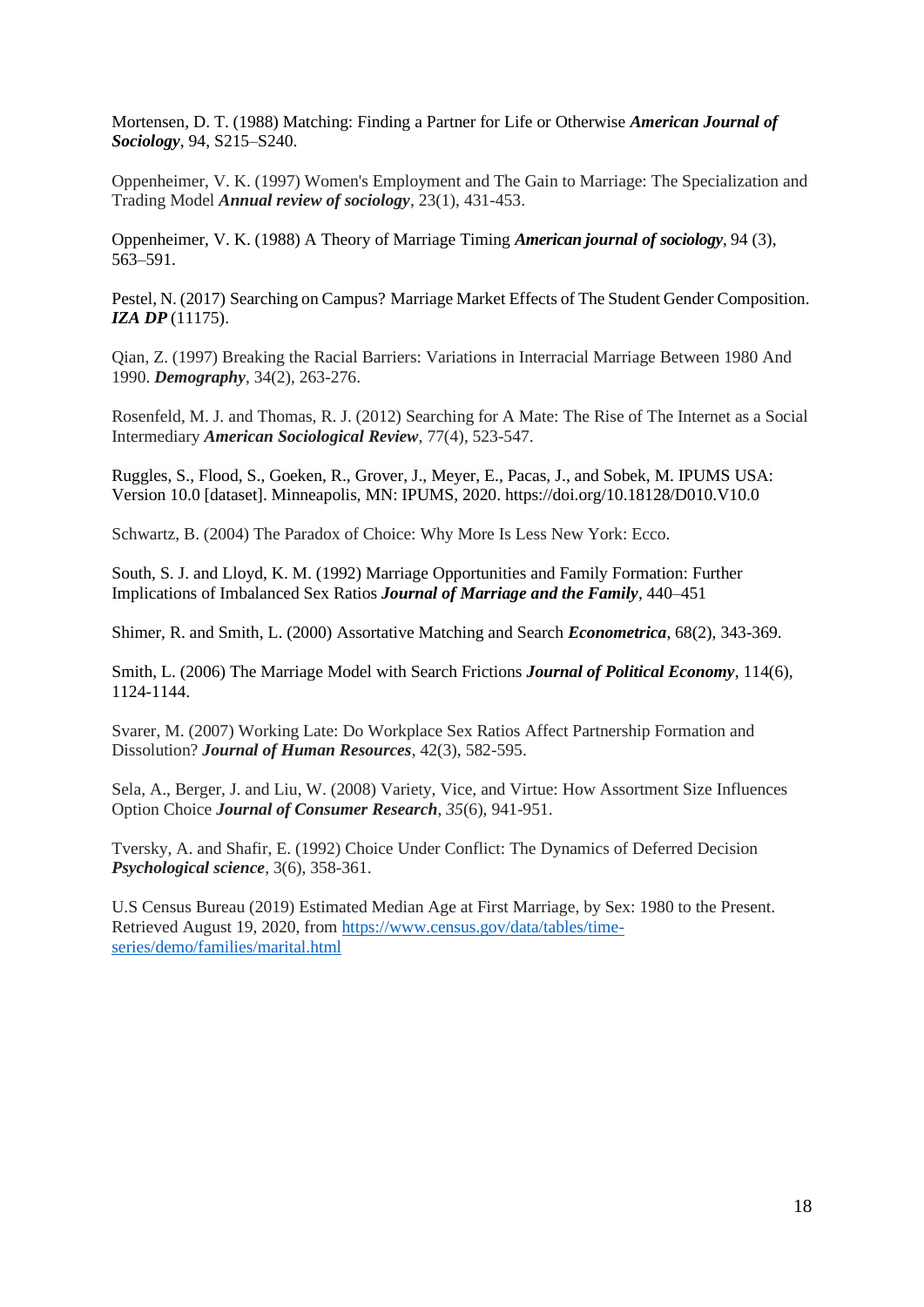

**Figure 1**: Gender Distribution in Occupation-industry among the 10 Occupation-Industry Groups that Indicated the Greatest Increase in Female Workers

*Source:* 1980, 1990, and 2000 U.S. Census, and 2010-2014 ACS, own calculations.

*Notes:* Figure 1 shows the share of females in 1980 and its average change from 1980 to 2010 among the 10 occupation-industry groups that indicated the greatest increase in female workers.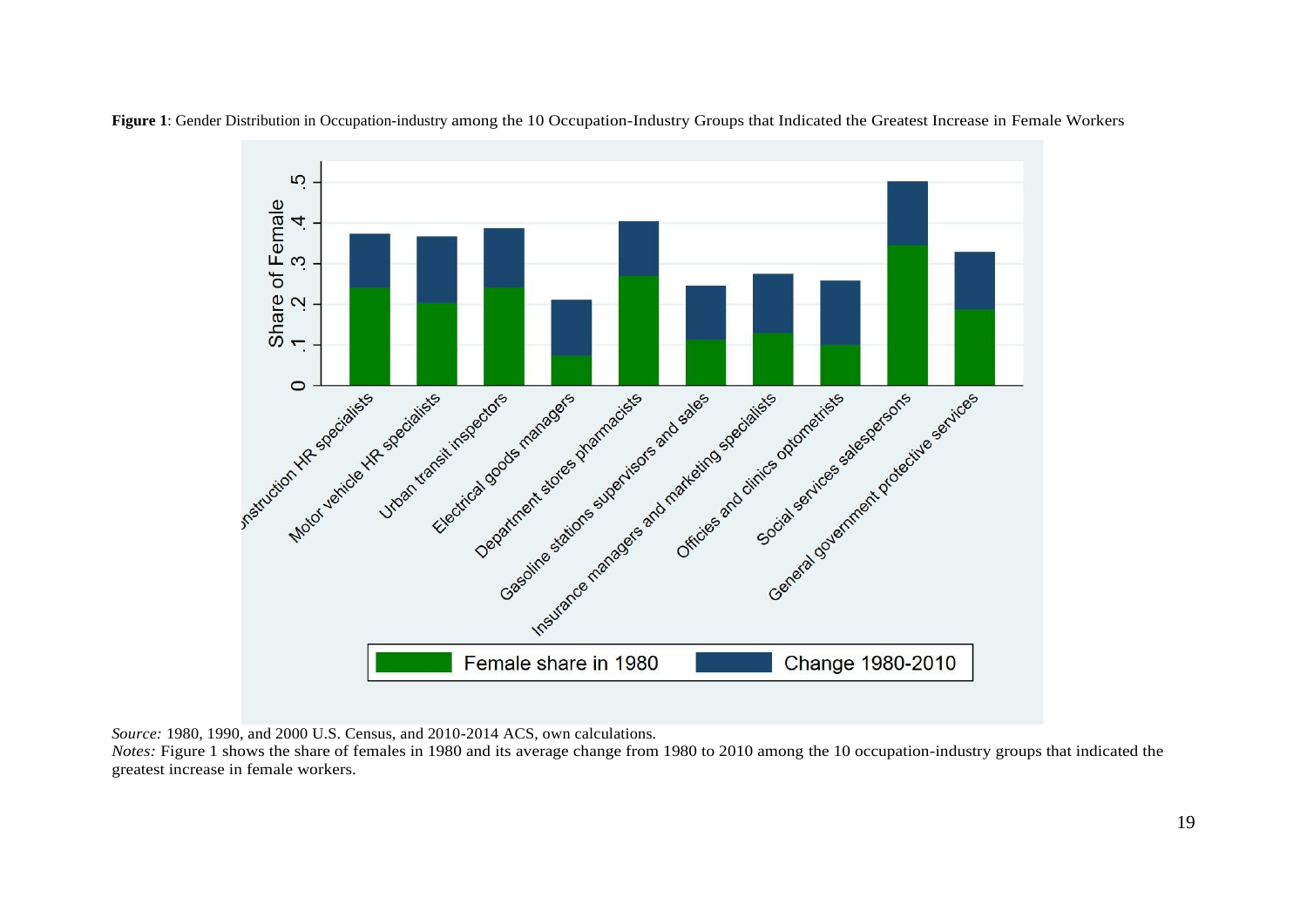

**Figure 2**: Gender Distribution in Occupation-industry among the 10 Occupation-Industry Groups that Indicated the Greatest Decline in Female Workers

*Source:* 1980, 1990, and 2000 U.S. Census and 2010-2014 ACS.

*Notes:* Figure 2 shows the share of females in 1980 and its average change from 1980 to 2010 among the 10 occupation-industry groups that indicated the greatest decline in female workers.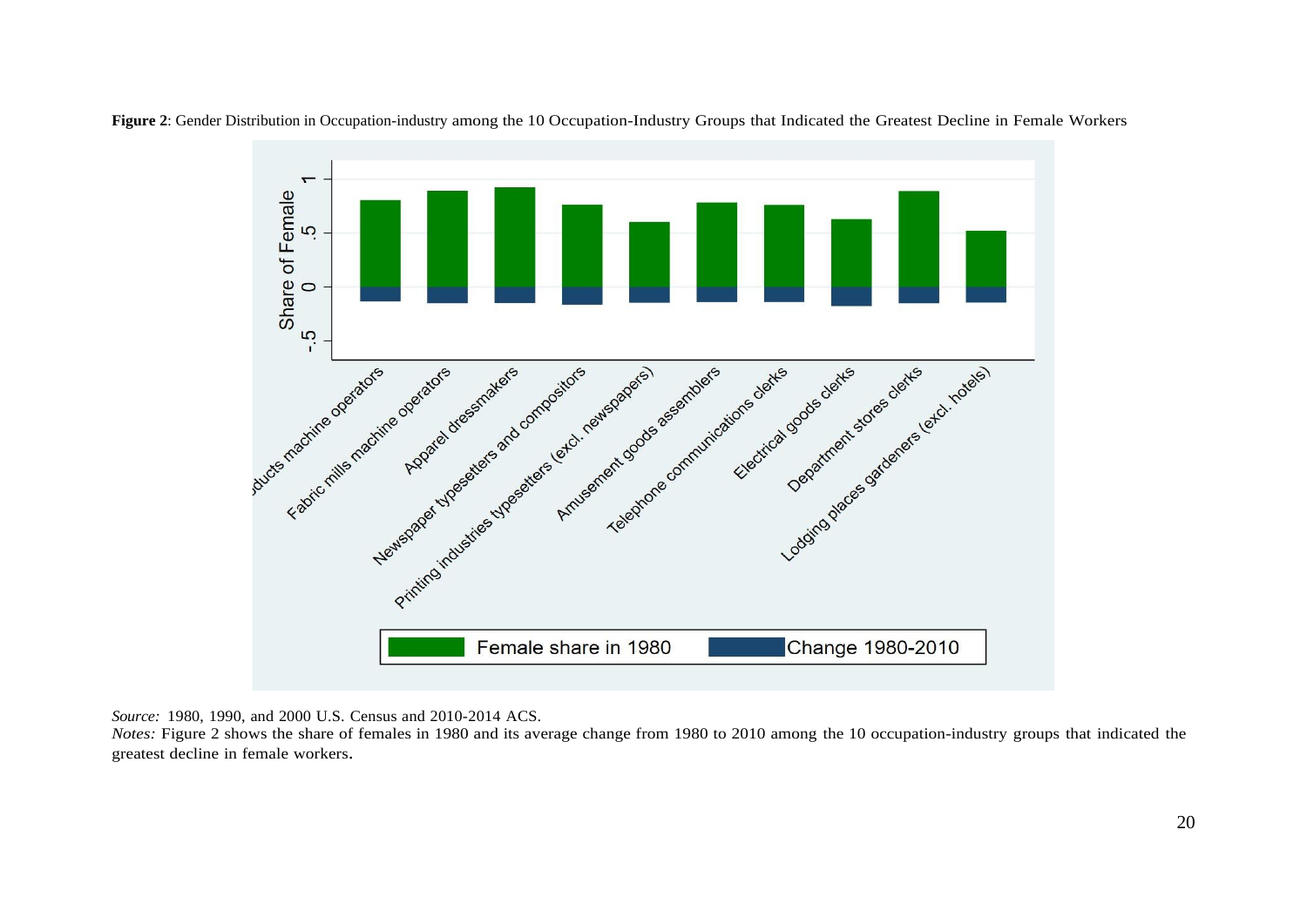| Table 1: Share Female in Occupation-Industry |                |                 |                        |                        |                 |
|----------------------------------------------|----------------|-----------------|------------------------|------------------------|-----------------|
| <b>Share Ever Married</b>                    | 5th Percentile | 25th Percentile | <b>50th Percentile</b> | <b>75th Percentile</b> | 95th Percentile |
| <b>Panel A (1980)</b>                        |                |                 |                        |                        |                 |
| Male                                         | 0.01           | 0.05            | 0.18                   | 0.41                   | 0.77            |
| Female                                       | 0.20           | 0.54            | 0.77                   | 0.93                   | 0.99            |
| <b>Panel B (1990)</b>                        |                |                 |                        |                        |                 |
| Male                                         | 0.01           | 0.07            | 0.23                   | 0.44                   | 0.77            |
| Female                                       | 0.20           | 0.48            | 0.76                   | 0.88                   | 0.98            |
| <b>Panel C (2000)</b>                        |                |                 |                        |                        |                 |
| Male                                         | 0.02           | 0.07            | 0.25                   | 0.47                   | 0.77            |
| Female                                       | 0.22           | 0.50            | 0.73                   | 0.86                   | 0.96            |
| <b>Panel D (2010)</b>                        |                |                 |                        |                        |                 |
| Male                                         | 0.01           | 0.09            | 0.26                   | 0.49                   | 0.77            |
| Female                                       | 0.23           | 0.50            | 0.73                   | 0.84                   | 0.95            |

*Note*: Table 1 presents the share of female employees in people's occupation-industry separately by gender and year. The sample consists of workers who are between the ages of 18 and 40, are non-institutionalized, are non-agricultural workers and who report occupation-industry and do not work as non-wage workers.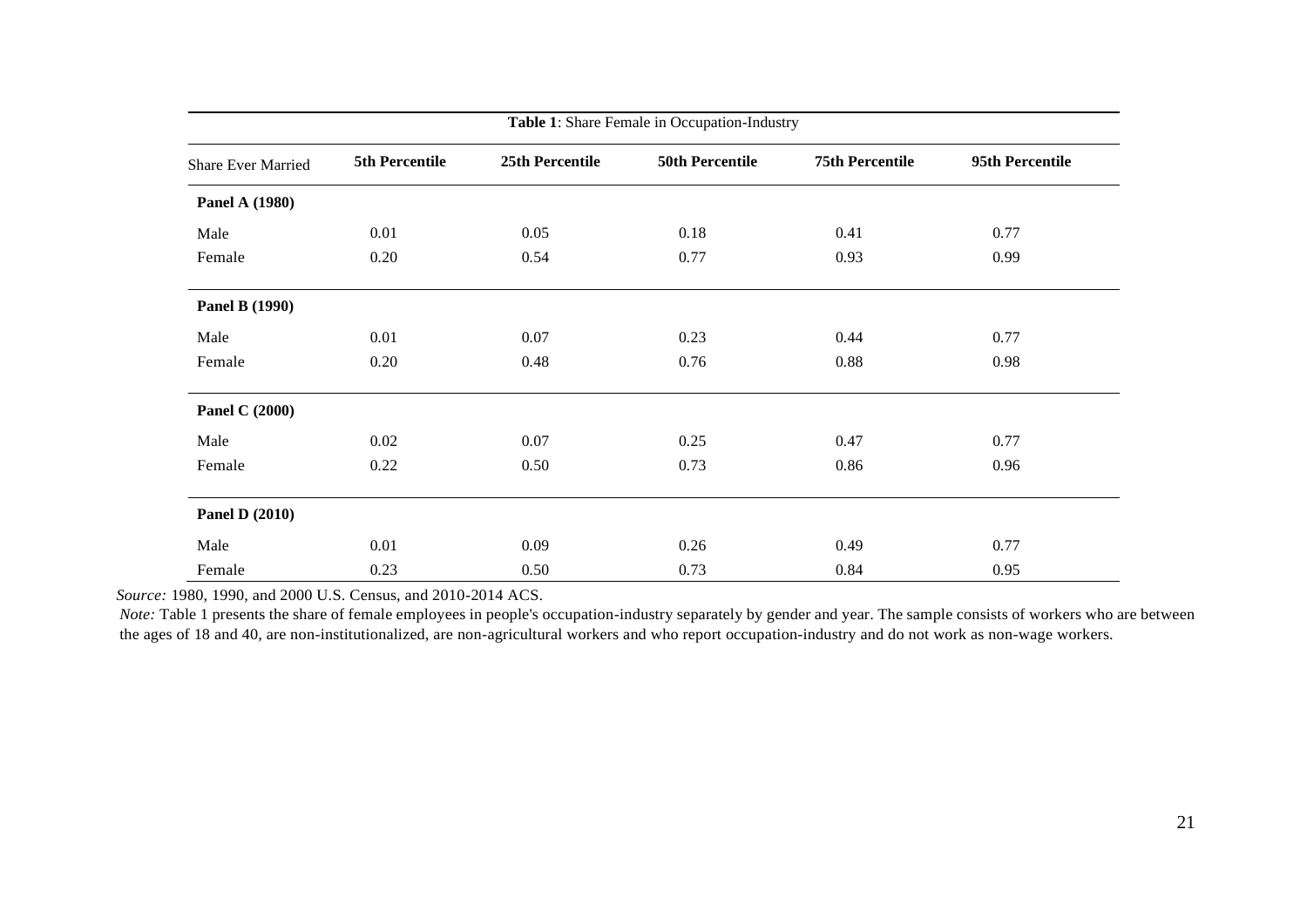| Table 2: Marriage Rates by Fraction of Female in Occupation-Industry Between 1980-2010 |        |       |        |        |        |         |
|----------------------------------------------------------------------------------------|--------|-------|--------|--------|--------|---------|
| Share Female in Occupation-Industry                                                    | $<$ 5% | 5-25% | 25-50% | 50-75% | 75-95% | $>95\%$ |
| <b>Panel A (1980)</b>                                                                  |        |       |        |        |        |         |
| Male                                                                                   | 0.73   | 0.74  | 0.67   | 0.64   | 0.44   | 0.49    |
| Female                                                                                 | 0.63   | 0.65  | 0.64   | 0.66   | 0.60   | 0.66    |
| <b>Panel B (1990)</b>                                                                  |        |       |        |        |        |         |
| Male                                                                                   | 0.66   | 0.68  | 0.62   | 0.58   | 0.44   | 0.39    |
| Female                                                                                 | 0.61   | 0.64  | 0.61   | 0.62   | 0.60   | 0.65    |
| <b>Panel C (2000)</b>                                                                  |        |       |        |        |        |         |
| Male                                                                                   | 0.64   | 0.64  | 0.58   | 0.52   | 0.45   | 0.39    |
| Female                                                                                 | 0.55   | 0.60  | 0.57   | 0.54   | 0.57   | 0.60    |
| <b>Panel D (2010)</b>                                                                  |        |       |        |        |        |         |
| Male                                                                                   | 0.58   | 0.61  | 0.56   | 0.45   | 0.45   | 0.42    |
| Female                                                                                 | 0.50   | 0.56  | 0.53   | 0.46   | 0.52   | 0.56    |

*Note*: Table 2 presents ever-married rates conditional on the percentage of females in occupation-industry cells between 1980 and 2010. It divides the percentage female in given occupation-industry cell as follows: less than 5 percent, 5-25 percent, 25-50 percent, 50-75 percent, 75-95 percent, and 95 percent and above. The sample consists of workers who are between the ages of 18 and 40, are non-institutionalized, are non-agricultural workers and who report occupation-industry and do not work as non-wage workers.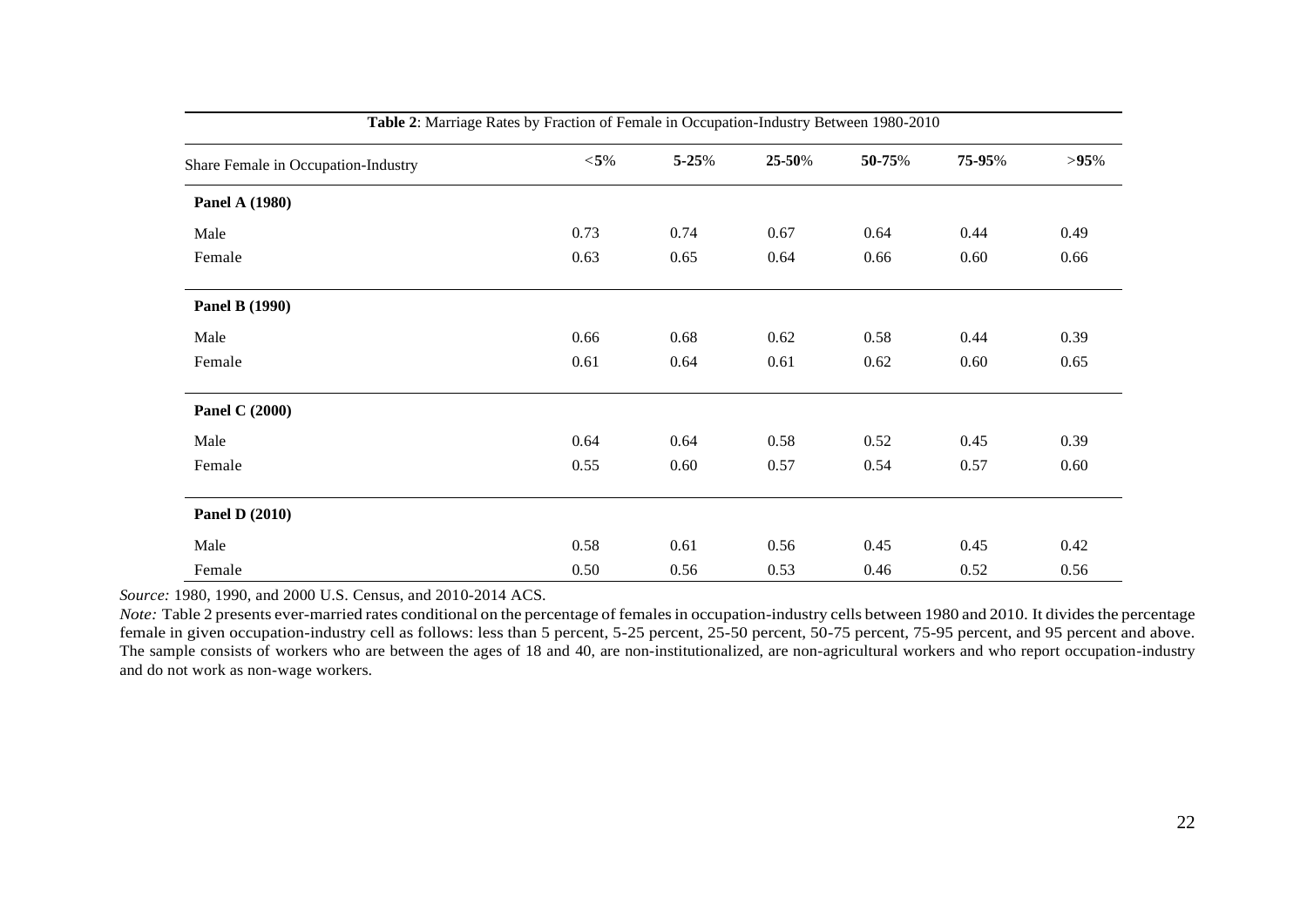| Table 3. Summary Statistics for the Sample        |                |                    |                  |              |  |
|---------------------------------------------------|----------------|--------------------|------------------|--------------|--|
|                                                   | Mean           | Standard deviation | Minimum          | Maximum      |  |
| Ever married                                      | 0.59           | 0.49               | $\theta$         | 1            |  |
| Percent female in occupation-industry             | 0.47           | 0.31               | 0.01             | 0.99         |  |
| Average male wage in occupation-industry          | 15.57          | 8.56               | 3.35             | 84.19        |  |
| Average female wage in occupation-industry        | 13.16          | 7.02               | 2.96             | 65.80        |  |
| Log wage variance in occupation-industry (male)   | 4.50           | 1.04               | $-0.57$          | 7.84         |  |
| Log wage variance in occupation-industry (female) | 4.30           | 1.02               | $-0.82$          | 80.40        |  |
| Fraction female at MSA                            | 0.47           | 0.02               | 0.34             | 0.61         |  |
| Average female employed at MSA                    | 0.95           | 0.01               | 0.84             | 0.98         |  |
| Average male wage at MSA                          | 16.16          | 5.72               | 5.86             | 38.32        |  |
| Average female wage at MSA                        | 14.53          | 5.32               | 5.23             | 33.22        |  |
| Log wage variance at MSA (male)                   | 5.10           | 0.85               | 2.52             | 7.20         |  |
| Log wage variance at MSA (female)                 | 4.60           | 0.79               | 1.62             | 6.21         |  |
| White                                             | 0.77           | 0.42               | $\boldsymbol{0}$ | 1            |  |
| <b>Black</b>                                      | 0.11           | 0.32               | $\theta$         | 1            |  |
| Asian                                             | 0.05           | 0.21               | $\Omega$         | 1            |  |
| Age                                               | 29.46          | 5.94               | 18               | 40           |  |
| High school degree                                | 0.39           | 0.49               | $\Omega$         | $\mathbf{1}$ |  |
| Some college degree                               | 0.28           | 0.45               | $\Omega$         | 1            |  |
| College degree                                    | 0.21           | 0.40               | $\Omega$         | 1            |  |
| Higher than college degree                        | 0.10           | 0.30               | 0                | 1            |  |
| Observations<br>$1000 - 1000$<br>1.0000110Z       | 1.0010.0011.00 | 5,499,633          |                  |              |  |

*Note*: The sample consists of workers who are between the ages of 18 and 40, are non-institutionalized, are non-agricultural workers and who report occupation-industry and do not work as non-wage workers. Moreover, occupation-industry cells are restricted for fewer than 50 observations overall and fewer than five observations each for women and men with hourly wage in the range of \$2 *–*200.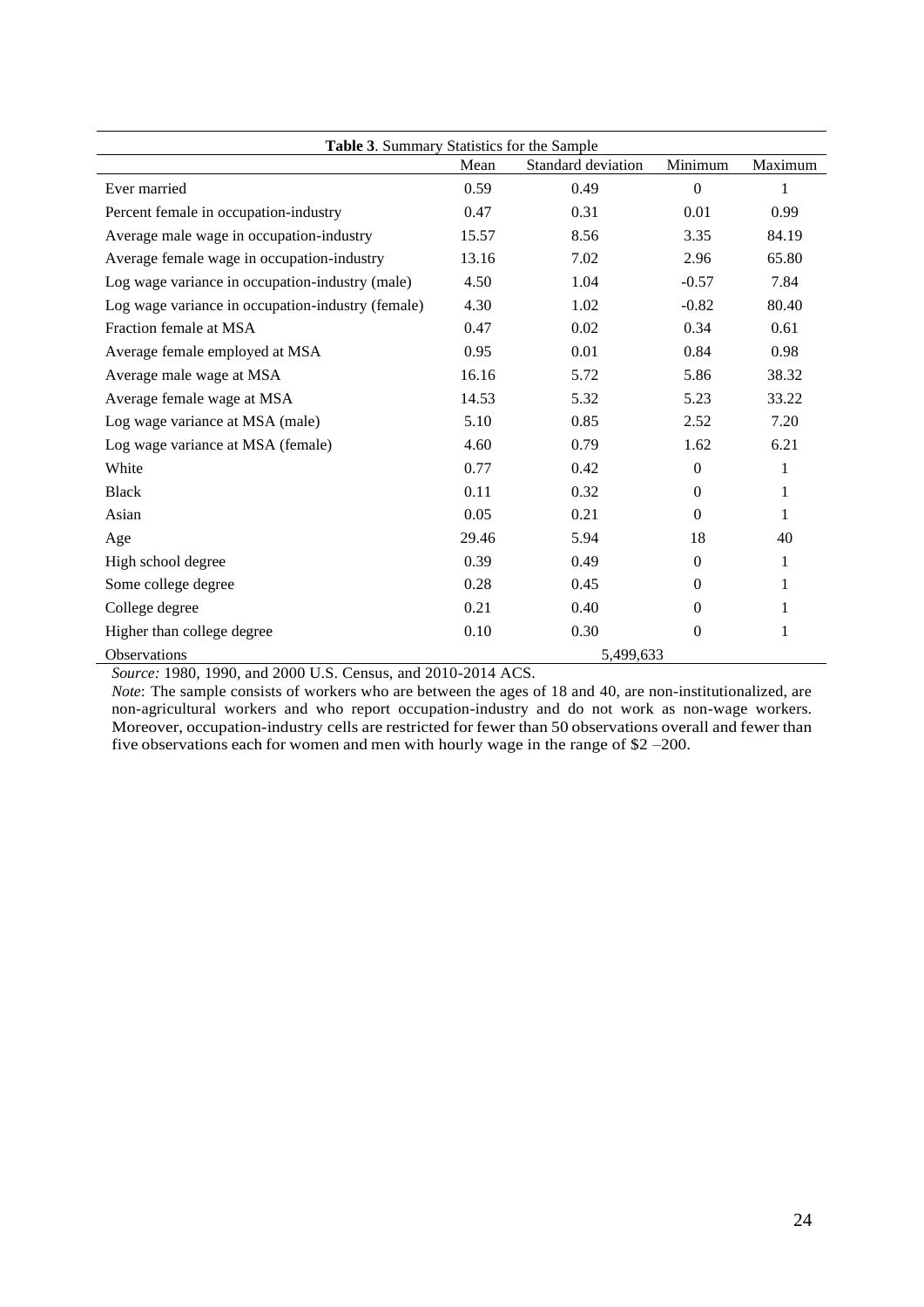| Table 4. Impact of Fraction Female in Occupation-Industry on Marriage Rates |             |             |             |             |  |
|-----------------------------------------------------------------------------|-------------|-------------|-------------|-------------|--|
|                                                                             | (1)         | (2)         | (3)         | (4)         |  |
| Dependent variable: Ever Married                                            |             | Female      |             | <b>Male</b> |  |
| Percent female in occupation-industry                                       | $0.08***$   | $0.09***$   | $-0.10***$  | $-0.05***$  |  |
|                                                                             | (0.01)      | (0.02)      | (0.01)      | (0.02)      |  |
| <b>Occupation-industry controls</b>                                         |             |             |             |             |  |
| Mean male wage                                                              | $-0.00$     | $-0.001$    | $-0.003***$ | $-0.002***$ |  |
|                                                                             | (0.00)      | (0.00)      | (0.00)      | (0.00)      |  |
| Mean female wage                                                            | $0.007***$  | $0.009***$  | $0.002***$  | $0.003***$  |  |
|                                                                             | (0.00)      | (0.00)      | (0.00)      | (0.00)      |  |
| Log wage variance (male)                                                    | $-0.0003$   | $-0.001$    | $-0.003*$   | $-0.003$    |  |
|                                                                             | (0.00)      | (0.00)      | (0.00)      | (0.00)      |  |
| Log wage variance (female)                                                  | $-0.009***$ | $-0.01***$  | $0.004***$  | $-0.004***$ |  |
|                                                                             | (0.00)      | (0.00)      | (0.00)      | (0.00)      |  |
| <b>MSA</b> specific controls                                                |             |             |             |             |  |
| Fraction female                                                             | $1.42***$   | $1.37***$   | $2.454***$  | $2.45***$   |  |
|                                                                             | (0.44)      | (0.44)      | (0.41)      | (0.41)      |  |
| Fraction female <sup>2</sup>                                                | $-1.55***$  | $-1.50***$  | $-2.58***$  | $-2.57***$  |  |
|                                                                             | (0.46)      | (0.46)      | (0.44)      | (0.44)      |  |
| Mean female employed                                                        | $-0.01$     | $-0.01$     | $-0.24***$  | $-0.24***$  |  |
|                                                                             | (0.04)      | (0.04)      | (0.04)      | (0.04)      |  |
| Mean male wage                                                              | $0.02***$   | $0.02***$   | $0.02***$   | $0.01***$   |  |
|                                                                             | (0.002)     | (0.002)     | (0.002)     | (0.002)     |  |
| Mean female wage                                                            | $-0.03***$  | $-0.003***$ | $-0.01***$  | $-0.01***$  |  |
|                                                                             | (0.003)     | (0.003)     | (0.003)     | (0.002)     |  |
| Log wage variance (male)                                                    | $-0.01***$  | $-0.01***$  | $-0.006***$ | $-0.006**$  |  |
|                                                                             | (0.002)     | (0.002)     | (0.002)     | (0.002)     |  |
| Log wage variance (female)                                                  | $0.02***$   | $0.02***$   | $0.01***$   | $0.01***$   |  |
|                                                                             | (0.002)     | (0.002)     | (0.002)     | (0.002)     |  |

---> continued.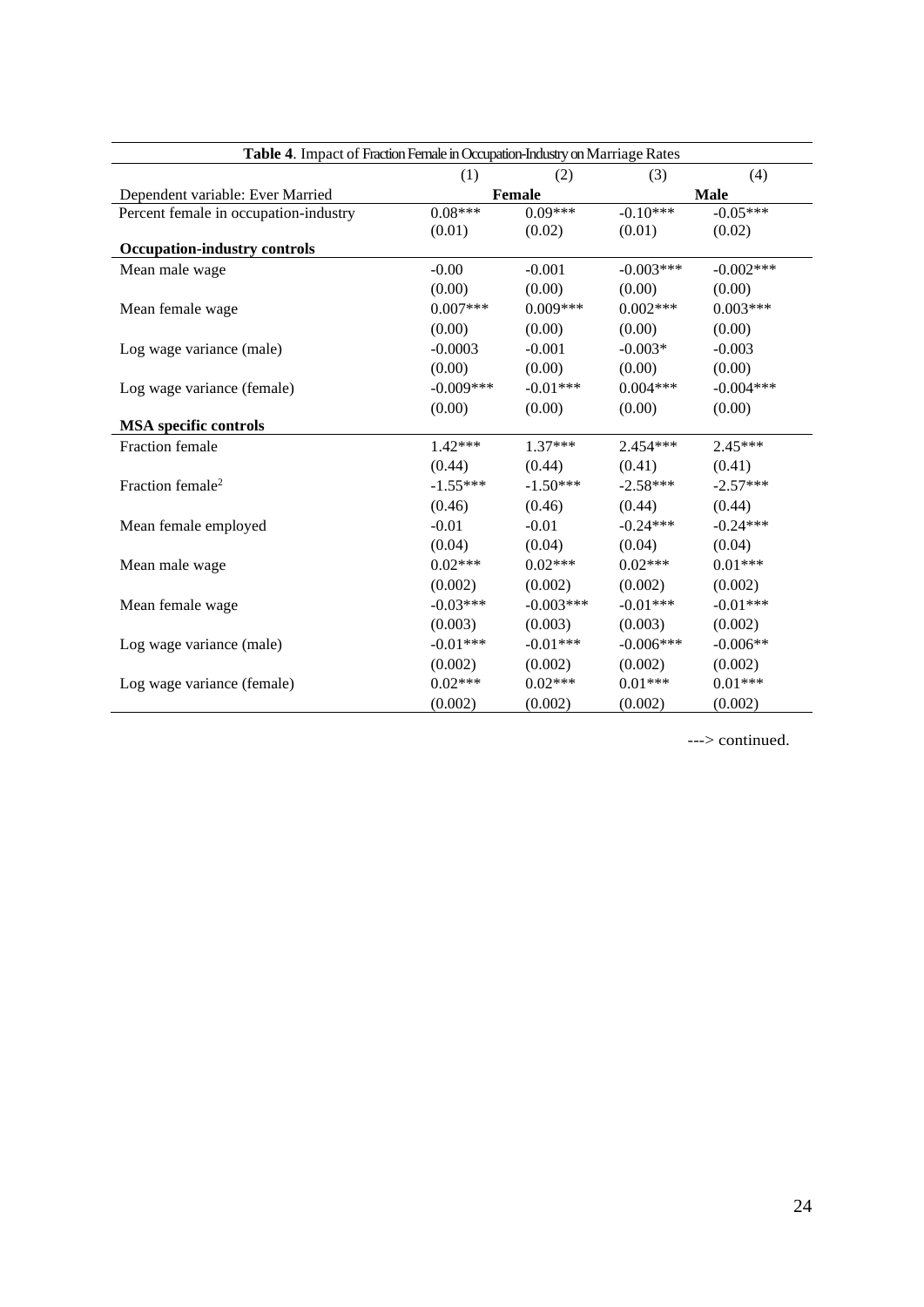| Table 4. Impact of Fraction Female in Occupation-Industry on Marriage Rates (Continued) |             |                |                |                |
|-----------------------------------------------------------------------------------------|-------------|----------------|----------------|----------------|
|                                                                                         | (1)         | (2)            | (3)            | (4)            |
| Dependent variable: ever married                                                        |             | <b>Female</b>  |                | <b>Male</b>    |
|                                                                                         |             |                |                |                |
| <b>Individual characteristics</b>                                                       |             |                |                |                |
| White                                                                                   | 0.001       | 0.001          | $-0.02***$     | $-0.03***$     |
|                                                                                         | (0.002)     | (0.002)        | (0.003)        | (0.003)        |
| <b>Black</b>                                                                            | $-0.15***$  | $-0.15***$     | $-0.10***$     | $-0.10***$     |
|                                                                                         | (0.003)     | (0.003)        | (0.004)        | (0.004)        |
| Asian                                                                                   | $0.02***$   | $0.02***$      | $-0.02***$     | $-0.02***$     |
|                                                                                         | (0.003)     | (0.003)        | (0.004)        | (0.004)        |
| Age                                                                                     | $0.16***$   | $0.16***$      | $0.15***$      | $0.15***$      |
|                                                                                         | (0.002)     | (0.002)        | (0.003)        | (0.003)        |
| Age <sup>2</sup>                                                                        | $-0.002***$ | $-0.002***$    | $-0.002***$    | $-0.002***$    |
|                                                                                         | (0.00)      | (0.00)         | (0.00)         | (0.00)         |
| High school degree                                                                      | $-0.014***$ | $-0.015***$    | $-0.03***$     | $-0.03***$     |
|                                                                                         | (0.004)     | (0.004)        | (0.006)        | (0.006)        |
| Some college degree                                                                     | $-0.08***$  | $-0.07***$     | $-0.05***$     | $-0.05***$     |
|                                                                                         | (0.006)     | (0.006)        | (0.007)        | (0.007)        |
| College degree                                                                          | $-0.14***$  | $-0.14***$     | $-0.09***$     | $-0.09***$     |
|                                                                                         | (0.007)     | (0.007)        | (0.007)        | (0.007)        |
| Higher than college                                                                     | $-0.14***$  | $-0.014***$    | $-0.06***$     | $-0.06***$     |
|                                                                                         | (0.007)     | (0.007)        | (0.007)        | (0.007)        |
|                                                                                         |             |                |                |                |
| Industry fixed effects                                                                  | Yes         | N <sub>o</sub> | Yes            | N <sub>o</sub> |
| Occupation fixed effects                                                                | Yes         | No             | Yes            | No             |
| Occupation-industry fixed effects                                                       | No          | Yes            | N <sub>o</sub> | Yes            |
| Year fixed effects                                                                      | Yes         | Yes            | Yes            | Yes            |
| MSA specific fixed effects                                                              | Yes         | Yes            | Yes            | Yes            |
| Observations                                                                            | 2,589,722   | 2,589,722      | 2,909,911      | 2,909,911      |
| Adjusted R-squared                                                                      | 0.309       | 0.31           | 0.298          | 0.299          |

*Note:* The sample consists of workers who are between the ages of 18 and 40, are non-institutionalized, are non-agricultural workers and who report occupation-industry and do not work as non-wage workers. Moreover, occupation-industry cells are restricted for fewer than 50 observations overall and fewer than five observations each for women and men with hourly wage in the range of \$2 *−* 200. The fraction of females within occupation-industry cell is a weighted average, which is weighted by a person's weight in each sample. Standard errors are clustered at the occupation-industry level. Levels of significance: \*\*\*  $p<0.01$ , \*\*  $p<0.05$ , \*  $p<0.1$ .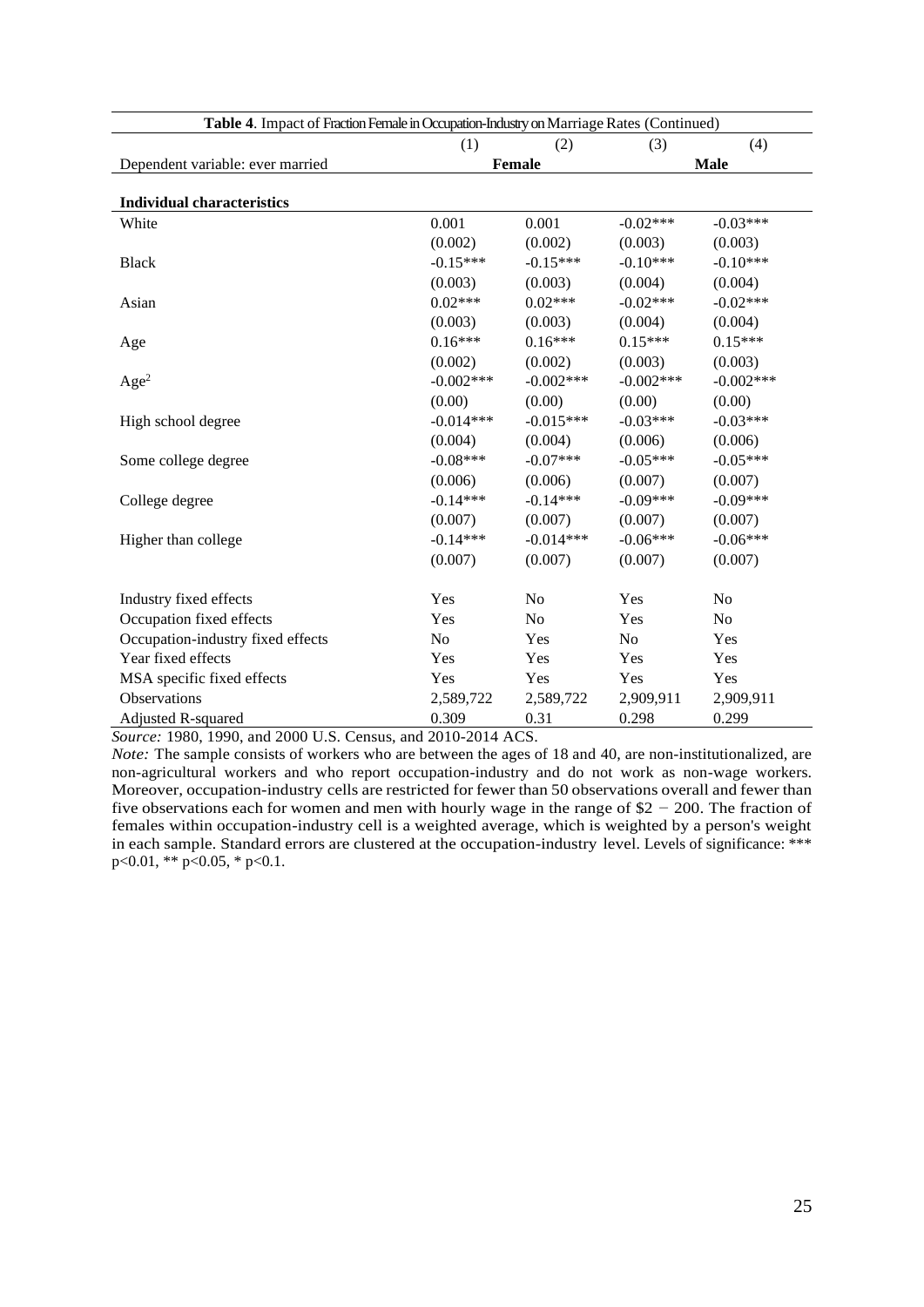|                                            | (1)              | (2)              |
|--------------------------------------------|------------------|------------------|
| Dependent variable: Ever Married           | <b>Female</b>    | <b>Male</b>      |
| Panel A (White)                            |                  |                  |
| Percent female in occupation-industry cell | $0.11***$        | $-0.04*$         |
|                                            | (0.02)           | (0.02)           |
| <b>Observations</b>                        | 1,961,155        | 2,268,025        |
| Adjusted R-squared                         | 0.325            | 0.307            |
| Panel B (Black)                            |                  |                  |
| Percent female in occupation-industry cell | $0.10***$        | $-0.05*$         |
|                                            | (0.02)           | (0.03)           |
| <b>Observations</b>                        |                  |                  |
| Adjusted R-squared                         | 344,241<br>0.244 | 280,090<br>0.274 |
| Panel C (Asian)                            |                  |                  |
| Percent female in occupation-industry cell | $-0.00$          | $-0.10***$       |
|                                            | (0.05)           | (0.04)           |
|                                            |                  |                  |
| <b>Observations</b>                        | 120,356          | 137,483          |
| Adjusted R-squared                         | 0.35             | 0.35             |
|                                            | <b>Yes</b>       | Yes              |
| Occupation-industry fixed effects          |                  |                  |
| Year fixed effects                         | Yes              | Yes              |
| MSA specific fixed effects                 | Yes              | Yes              |

**Table 5**. The Effect of The Fraction of Female in Occupation-Industry on Marriage Rates: Race Specific Results

*Source:* 1980, 1990, and 2000 U.S. Census, and 2010-2014 ACS.

*Note:* The table 2 reports coefficient of the fraction female in occupation-industry in different racial groups. The sample consists of workers who are between the ages of 18 and 40, are non-institutionalized, are non-agricultural workers and who report occupation-industry and do not work as non-wage workers. Moreover, occupation-industry cells are restricted for fewer than 50 observations overall and fewer than five observations each for women and men with hourly wage in the range of \$2 *−* 200. The fraction of females within occupation-industry cell is a weighted average, which is weighted by a person's weight in each sample. Standard errors are clustered at the occupation-industry level. Levels of significance: \*\*\*  $p<0.01$ , \*\*  $p<0.05$ , \*  $p<0.1$ .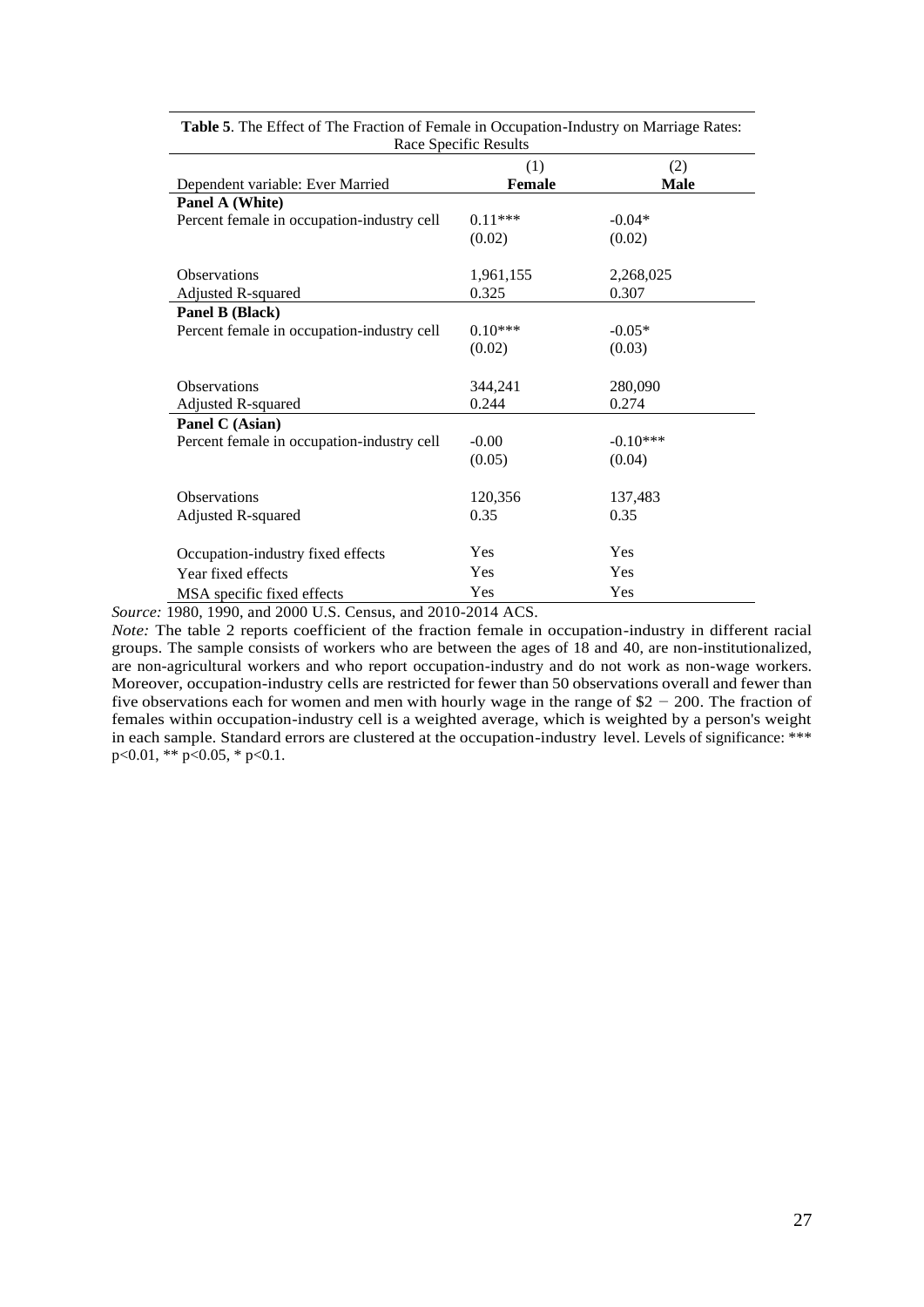| <b>Education Specific Results</b>          |            |            |  |  |
|--------------------------------------------|------------|------------|--|--|
|                                            | (1)        | (2)        |  |  |
| Dependent variable: Ever Married           | Female     | Male       |  |  |
| People who have a college or higher degree |            |            |  |  |
| Percent female in occupation-industry cell | $0.04***$  | $-0.08*$   |  |  |
|                                            | (0.02)     | (0.02)     |  |  |
|                                            |            |            |  |  |
| <b>Observations</b>                        | 786,591    | 887,507    |  |  |
| Adjusted R-squared                         | 0.231      | 0.262      |  |  |
| People who have less than a college degree |            |            |  |  |
| Percent female in occupation-industry cell | $0.10***$  | $-0.06***$ |  |  |
|                                            | (0.02)     | (0.02)     |  |  |
| <b>Observations</b>                        | 2,589,722  | 2,909,911  |  |  |
| Adjusted R-squared                         | 0.303      | 0.297      |  |  |
| Occupation-industry fixed effects          | <b>Yes</b> | Yes        |  |  |
| Year fixed effects                         | <b>Yes</b> | Yes        |  |  |
| MSA specific fixed effects                 | Yes        | Yes        |  |  |

**Table 6** The Effect of The Fraction of Female in Occupation-Industry on Marriage Rates, Education Specific Results

*Source:* 1980, 1990, and 2000 U.S. Census, and 2010-2014 ACS.

*Note:* The estimation model for this table is the same as those used in table 1, with limiting sample analysis to those who have at least a college degree. The fraction of females within occupation-industry cell is a weighted average, which is weighted by a person's weight in each sample. Standard errors are clustered at the occupation-industry level. Levels of significance: \*\*\* p<0.01, \*\* p<0.05, \* p<0.1.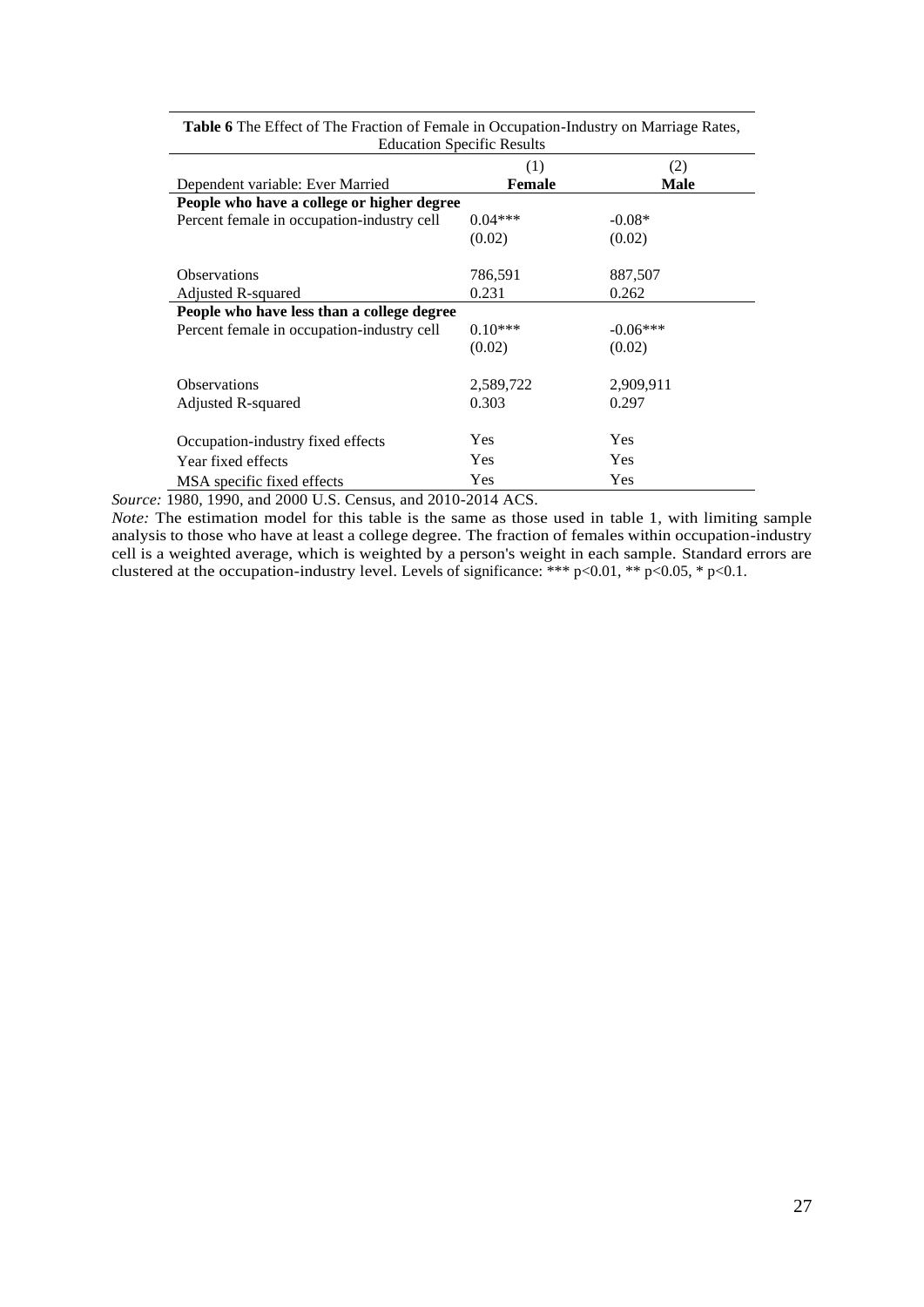| Age Specific Effects                       |            |            |            |  |
|--------------------------------------------|------------|------------|------------|--|
|                                            | (1)        | (2)        | (3)        |  |
| Dependent variable: Ever Married           | 18-24      | $25 - 29$  | 30-34      |  |
| <b>Female</b>                              |            |            |            |  |
| Percent female in occupation-industry cell | $0.09***$  | $0.08***$  | $0.10***$  |  |
|                                            | (0.02)     | (0.03)     | (0.02)     |  |
| <b>Observations</b>                        | 765,660    | 665,258    | 643,308    |  |
| Adjusted R-squared                         | 0.098      | 0.096      | 0.07       |  |
|                                            | $20 - 26$  | $27 - 31$  | $32 - 40$  |  |
| Male                                       |            |            |            |  |
| Percent female in occupation-industry cell | $-0.11***$ | $-0.07***$ | $-0.07***$ |  |
|                                            | (0.03)     | (0.03)     | (0.02)     |  |
| <b>Observations</b>                        | 593,218    | 716,220    | 740,686    |  |
| Adjusted R-squared                         | 0.101      | 0.103      | 0.08       |  |
| Occupation-industry fixed effects          | <b>Yes</b> | <b>Yes</b> | Yes        |  |
| Year fixed effects                         | Yes        | <b>Yes</b> | Yes        |  |
| MSA specific fixed effects                 | Yes        | <b>Yes</b> | <b>Yes</b> |  |

**Table 7**: The Effect of The Fraction of Female in Occupation-Industry on Marriage Rates,

*Source:* 1980, 1990, and 2000 U.S. Census, and 2010-2014 ACS.

*Note:* The estimation model for this table is the same as those used in table 1, with limiting sample analysis to specific age groups. The fraction of females within occupation-industry cell is a weighted average, which is weighted by a person's weight in each sample. Standard errors are clustered at the occupation-industry level. Levels of significance: \*\*\*  $p<0.01$ , \*\*  $p<0.05$ , \*  $p<0.1$ .

| <b>Table 8.</b> The Effect of The Fraction of Female in Occupation-Industry on Marriage Rates, at<br>The MSA Level |                     |                    |  |
|--------------------------------------------------------------------------------------------------------------------|---------------------|--------------------|--|
|                                                                                                                    | (1)                 | (2)                |  |
| Dependent variable: Ever Married                                                                                   | Female              | <b>Male</b>        |  |
| Percent female in occupation-industry-MSA cell                                                                     | $0.02***$<br>(0.01) | $-0.06*$<br>(0.01) |  |
| Occupation-industry fixed effects                                                                                  | <b>Yes</b>          | Yes                |  |
| Year fixed effects                                                                                                 | <b>Yes</b>          | <b>Yes</b>         |  |
| MSA specific fixed effects                                                                                         | <b>Yes</b>          | Yes                |  |
| <b>Observations</b>                                                                                                | 1,714,980           | 1,790,610          |  |
| <b>Adjusted R-squared</b>                                                                                          | 0.303               | 0.299              |  |

*Source:* 1980, 1990, and 2000 U.S. Census, and 2010-2014 ACS.

*Note:* The estimation model for this table is the same as those used in table 1, with re-estimating the percentage of female within each occupation-industry cell at the MSA level. The fraction of females within occupation-industry cell is a weighted average, which is weighted by a person's weight in each sample. Standard errors are clustered at the occupation-industry level. Levels of significance: \*\*\* p<0.01, \*\*  $p<0.05$ , \*  $p<0.1$ .